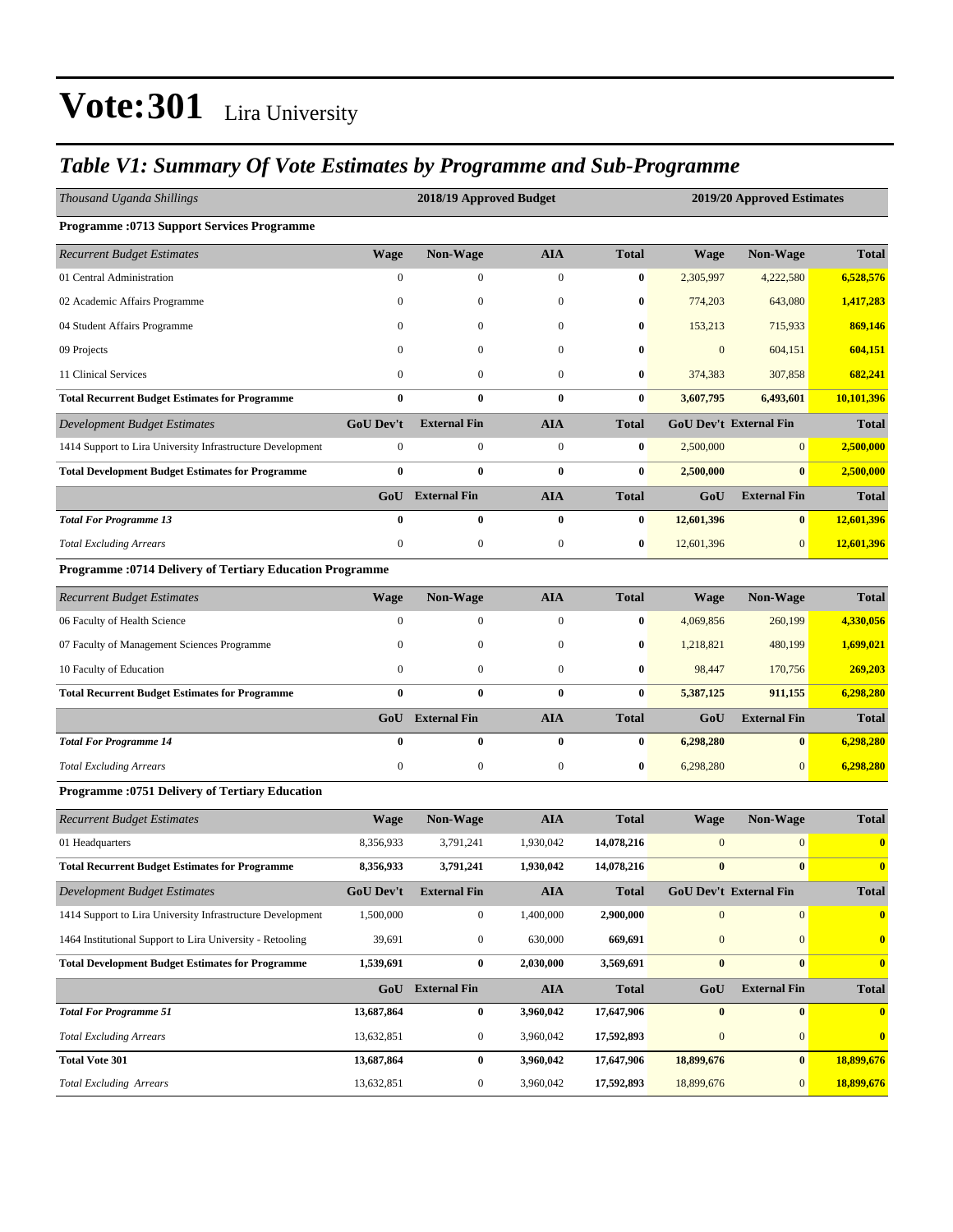### *Table V2: Summary Vote Estimates by Item*

| Thousand Uganda Shillings                                   |            | 2018/19 Approved Budget |           | 2019/20Approved Estimates |                  |                     |              |  |  |
|-------------------------------------------------------------|------------|-------------------------|-----------|---------------------------|------------------|---------------------|--------------|--|--|
|                                                             | GoU        | <b>External Fin</b>     | AIA       | <b>Total</b>              | GoU              | <b>External Fin</b> | <b>Total</b> |  |  |
| <b>Employees, Goods and Services (Outputs Provided)</b>     | 12,132,851 | $\boldsymbol{0}$        | 1,863,502 | 13,996,353                | 16,312,256       | $\bf{0}$            | 16,312,256   |  |  |
| 211101 General Staff Salaries                               | 7,439,970  | $\bf{0}$                | $\bf{0}$  | 7,439,970                 | 7,837,275        | $\bf{0}$            | 7,837,275    |  |  |
| 211102 Contract Staff Salaries                              | 916,963    | $\boldsymbol{0}$        | $\bf{0}$  | 916,963                   | 1,157,645        | $\bf{0}$            | 1,157,645    |  |  |
| 211103 Allowances (Inc. Casuals, Temporary)                 | 619,410    | $\boldsymbol{0}$        | 417,432   | 1,036,842                 | 1,182,154        | $\bf{0}$            | 1,182,154    |  |  |
| 212101 Social Security Contributions                        | 835,693    | $\bf{0}$                | $\bf{0}$  | 835,693                   | 899,492          | $\bf{0}$            | 899,492      |  |  |
| 213001 Medical expenses (To employees)                      | 12,824     | $\bf{0}$                | 5,076     | 17,900                    | 57,560           | $\bf{0}$            | 57,560       |  |  |
| 213002 Incapacity, death benefits and funeral expenses      | $\bf{0}$   | $\boldsymbol{0}$        | 11,800    | 11,800                    | 22,600           | $\bf{0}$            | 22,600       |  |  |
| 213004 Gratuity Expenses                                    | 266,496    | $\bf{0}$                | $\bf{0}$  | 266,496                   | $\bf{0}$         | $\bf{0}$            | $\bf{0}$     |  |  |
| 221001 Advertising and Public Relations                     | 24,000     | $\bf{0}$                | 40,000    | 64,000                    | 71,600           | $\bf{0}$            | 71,600       |  |  |
| 221002 Workshops and Seminars                               | 12,269     | $\bf{0}$                | 48,000    | 60,269                    | 109,050          | $\bf{0}$            | 109,050      |  |  |
| 221003 Staff Training                                       | 5,750      | $\bf{0}$                | 23,000    | 28,750                    | 100,100          | $\bf{0}$            | 100,100      |  |  |
| 221004 Recruitment Expenses                                 | 5,350      | $\boldsymbol{0}$        | $\bf{0}$  | 5,350                     | 10,000           | $\bf{0}$            | 10,000       |  |  |
| 221005 Hire of Venue (chairs, projector, etc)               | 0          | $\bf{0}$                | 59,860    | 59,860                    | 9,000            | $\bf{0}$            | 9,000        |  |  |
| 221006 Commissions and related charges                      | 128,274    | $\boldsymbol{0}$        | 30,000    | 158,274                   | 211,520          | $\bf{0}$            | 211,520      |  |  |
| 221007 Books, Periodicals & Newspapers                      | 36,000     | $\boldsymbol{0}$        | 20,678    | 56,678                    | 129,604          | $\bf{0}$            | 129,604      |  |  |
| 221008 Computer supplies and Information Technology<br>(TT) | 55,300     | $\bf{0}$                | 23,000    | 78,300                    | 217,910          | $\bf{0}$            | 217,910      |  |  |
| 221009 Welfare and Entertainment                            | 49,210     | $\boldsymbol{0}$        | 125,000   | 174,210                   | 169,964          | $\bf{0}$            | 169,964      |  |  |
| 221011 Printing, Stationery, Photocopying and Binding       | 98,000     | $\bf{0}$                | 82,542    | 180,542                   | 139,497          | $\bf{0}$            | 139,497      |  |  |
| 221012 Small Office Equipment                               | 6,900      | $\bf{0}$                | 12,951    | 19,851                    | 24,892           | $\bf{0}$            | 24,892       |  |  |
| 221016 IFMS Recurrent costs                                 | 5,000      | $\bf{0}$                | $\bf{0}$  | 5,000                     | 17,489           | $\bf{0}$            | 17,489       |  |  |
| 221017 Subscriptions                                        | 24,000     | $\bf{0}$                | 82,500    | 106,500                   | 83,250           | $\bf{0}$            | 83,250       |  |  |
| 222001 Telecommunications                                   | 28,000     | $\bf{0}$                | 29,400    | 57,400                    | 51,940           | $\bf{0}$            | 51,940       |  |  |
| 222002 Postage and Courier                                  | 500        | $\bf{0}$                | 500       | 1,000                     | 600              | $\bf{0}$            | 600          |  |  |
| 222003 Information and communications technology<br>(ICT)   | 0          | $\bf{0}$                | $\bf{0}$  | $\bf{0}$                  | 100,000          | $\bf{0}$            | 100,000      |  |  |
| 223003 Rent – (Produced Assets) to private entities         | 0          | $\bf{0}$                | 36,000    | 36,000                    | 50,000           | $\bf{0}$            | 50,000       |  |  |
| 223004 Guard and Security services                          | 23,000     | $\bf{0}$                | 10,000    | 33,000                    | 14,854           | $\bf{0}$            | 14,854       |  |  |
| 223005 Electricity                                          | 24,000     | $\bf{0}$                | 20,000    | 44,000                    | 40,000           | $\bf{0}$            | 40,000       |  |  |
| 223006 Water                                                | 27,880     | $\bf{0}$                | 10,000    | 37,880                    | 4,000            | $\bf{0}$            | 4,000        |  |  |
| 223007 Other Utilities- (fuel, gas, firewood, charcoal)     | 0          | $\boldsymbol{0}$        | 2,000     | 2,000                     | 4,000            | $\bf{0}$            | 4,000        |  |  |
| 224001 Medical Supplies                                     | 0          | 0                       | 162,265   | 162,265                   | 113,717          | $\bf{0}$            | 113,717      |  |  |
| 224004 Cleaning and Sanitation                              | 5,600      | $\boldsymbol{0}$        | 67,157    | 72,757                    | 106,640          | $\bf{0}$            | 106,640      |  |  |
| 224005 Uniforms, Beddings and Protective Gear               | 8,956      | $\boldsymbol{0}$        | 94,900    | 103,856                   | 75,573           | $\bf{0}$            | 75,573       |  |  |
| 224006 Agricultural Supplies                                | $\bf{0}$   | $\boldsymbol{0}$        | 31,000    | 31,000                    | $\boldsymbol{0}$ | $\bf{0}$            | $\bf{0}$     |  |  |
| 225001 Consultancy Services- Short term                     | 10,000     | $\boldsymbol{0}$        | 21,000    | 31,000                    | 34,479           | $\bf{0}$            | 34,479       |  |  |
| 225002 Consultancy Services-Long-term                       | 47,420     | 0                       | 19,106    | 66,526                    | 50,000           | $\bf{0}$            | 50,000       |  |  |
| 225003 Taxes on (Professional) Services                     | $\bf{0}$   | $\boldsymbol{0}$        | 1,000     | 1,000                     | $\boldsymbol{0}$ | $\bf{0}$            | $\bf{0}$     |  |  |
| 226001 Insurances                                           | 60,000     | $\boldsymbol{0}$        | $\bf{0}$  | 60,000                    | 60,000           | $\bf{0}$            | 60,000       |  |  |
| 227001 Travel inland                                        | 97,321     | $\boldsymbol{0}$        | 171,400   | 268,721                   | 301,295          | $\bf{0}$            | 301,295      |  |  |
| 227002 Travel abroad                                        | 2,972      | $\boldsymbol{0}$        | 100,234   | 103,206                   | 79,545           | $\bf{0}$            | 79,545       |  |  |
| 227004 Fuel, Lubricants and Oils                            | 123,784    | $\boldsymbol{0}$        | 61,100    | 184,884                   | 250,011          | $\bf{0}$            | 250,011      |  |  |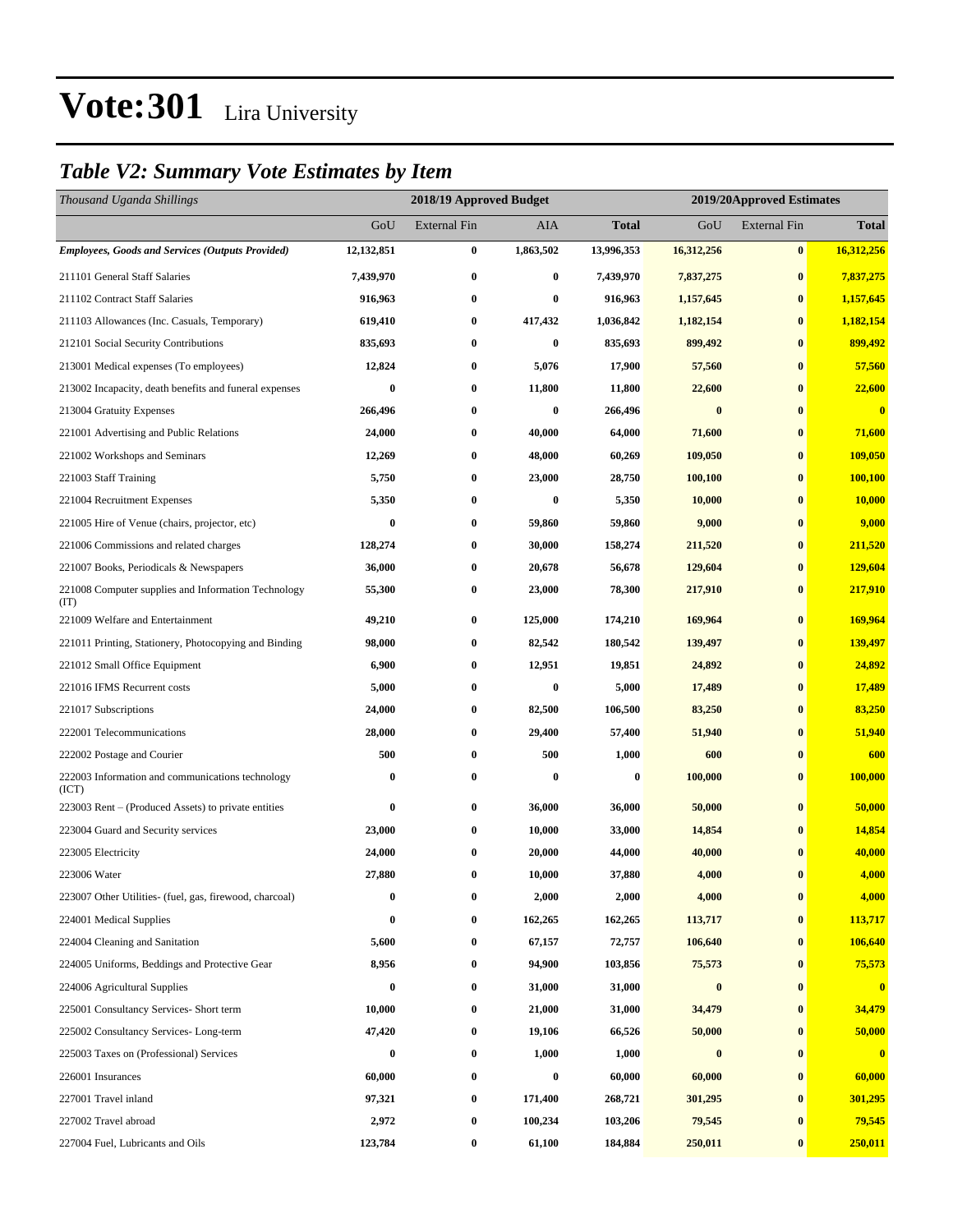| 228001 Maintenance - Civil                               | 1,040,000  | $\bf{0}$     | 10,000       | 1,050,000  | 2,315,452    | $\bf{0}$     | 2,315,452               |
|----------------------------------------------------------|------------|--------------|--------------|------------|--------------|--------------|-------------------------|
| 228002 Maintenance - Vehicles                            | 60,000     | $\bf{0}$     | 10,000       | 70,000     | 61,949       | $\bf{0}$     | 61,949                  |
| 228003 Maintenance – Machinery, Equipment &<br>Furniture | 17,674     | $\bf{0}$     | 22,600       | 40,274     | 124,600      | $\mathbf{0}$ | 124,600                 |
| 273101 Medical expenses (To general Public)              | 6,000      | $\bf{0}$     | 0            | 6,000      | $\bf{0}$     | $\mathbf{0}$ | $\mathbf{0}$            |
| 273102 Incapacity, death benefits and funeral expenses   | 8,334      | $\bf{0}$     | $\bf{0}$     | 8,334      | $\mathbf{0}$ | $\bf{0}$     | $\overline{\mathbf{0}}$ |
| 282102 Fines and Penalties/ Court wards                  | 0          | $\bf{0}$     | 2,000        | 2,000      | 20,000       | $\mathbf{0}$ | 20,000                  |
| 282103 Scholarships and related costs                    | 0          | $\bf{0}$     | $\bf{0}$     | $\bf{0}$   | 3,000        | $\bf{0}$     | 3,000                   |
| <b>Grants, Transfers and Subsides (Outputs Funded)</b>   | $\bf{0}$   | $\bf{0}$     | 66,540       | 66,540     | 87,420       | $\bf{0}$     | 87,420                  |
| 263104 Transfers to other govt. Units (Current)          | 0          | $\bf{0}$     | 66,540       | 66,540     | 87,420       | $\bf{0}$     | 87,420                  |
| <b>Investment</b> (Capital Purchases)                    | 1,500,000  | $\bf{0}$     | 2,030,000    | 3,530,000  | 2,500,000    | $\bf{0}$     | 2,500,000               |
| 312101 Non-Residential Buildings                         | 1,500,000  | $\bf{0}$     | 1,440,000    | 2,940,000  | 2,500,000    | $\bf{0}$     | 2,500,000               |
| 312103 Roads and Bridges.                                | 0          | $\bf{0}$     | 70,000       | 70,000     | $\bf{0}$     | $\mathbf{0}$ | $\overline{\mathbf{0}}$ |
| 312104 Other Structures                                  | 0          | $\bf{0}$     | 30,000       | 30,000     | $\mathbf{0}$ | $\mathbf{0}$ |                         |
| 312201 Transport Equipment                               | 0          | $\bf{0}$     | 130,000      | 130,000    | $\bf{0}$     | $\bf{0}$     | $\mathbf{0}$            |
| 312202 Machinery and Equipment                           | 0          | $\mathbf{0}$ | 130,000      | 130,000    | $\mathbf{0}$ | $\mathbf{0}$ | $\bf{0}$                |
| 312203 Furniture & Fixtures                              | 0          | $\bf{0}$     | 100,000      | 100,000    | $\mathbf{0}$ | $\mathbf{0}$ | $\mathbf{0}$            |
| 312212 Medical Equipment                                 | 0          | $\bf{0}$     | 20,000       | 20,000     | $\mathbf{0}$ | $\mathbf{0}$ |                         |
| 312213 ICT Equipment                                     | 0          | $\bf{0}$     | 100,000      | 100,000    | $\bf{0}$     | $\mathbf{0}$ |                         |
| 312214 Laboratory Equipments                             | 0          | $\bf{0}$     | 10,000       | 10,000     | $\bf{0}$     | $\bf{0}$     | $\bf{0}$                |
| <b>Arrears</b>                                           | 55,013     | $\bf{0}$     | $\bf{0}$     | 55,013     | $\bf{0}$     | $\mathbf{0}$ | $\overline{\mathbf{0}}$ |
| 321612 Water arrears(Budgeting)                          | 14,480     | $\bf{0}$     | $\bf{0}$     | 14,480     | $\bf{0}$     | $\mathbf{0}$ | $\mathbf{0}$            |
| 321613 Telephone arrears (Budgeting)                     | 842        | $\bf{0}$     | $\mathbf{0}$ | 842        | $\mathbf{0}$ | $\mathbf{0}$ |                         |
| 321614 Electricity arrears (Budgeting)                   | 39,691     | $\bf{0}$     | 0            | 39,691     | $\bf{0}$     | $\bf{0}$     | $\overline{0}$          |
| <b>Grand Total Vote 301</b>                              | 13,687,864 | $\bf{0}$     | 3,960,042    | 17,647,906 | 18,899,676   | $\bf{0}$     | 18,899,676              |
| <b>Total Excluding Arrears</b>                           | 13,632,851 | $\mathbf{0}$ | 3,960,042    | 17,592,893 | 18,899,676   | $\mathbf{0}$ | 18,899,676              |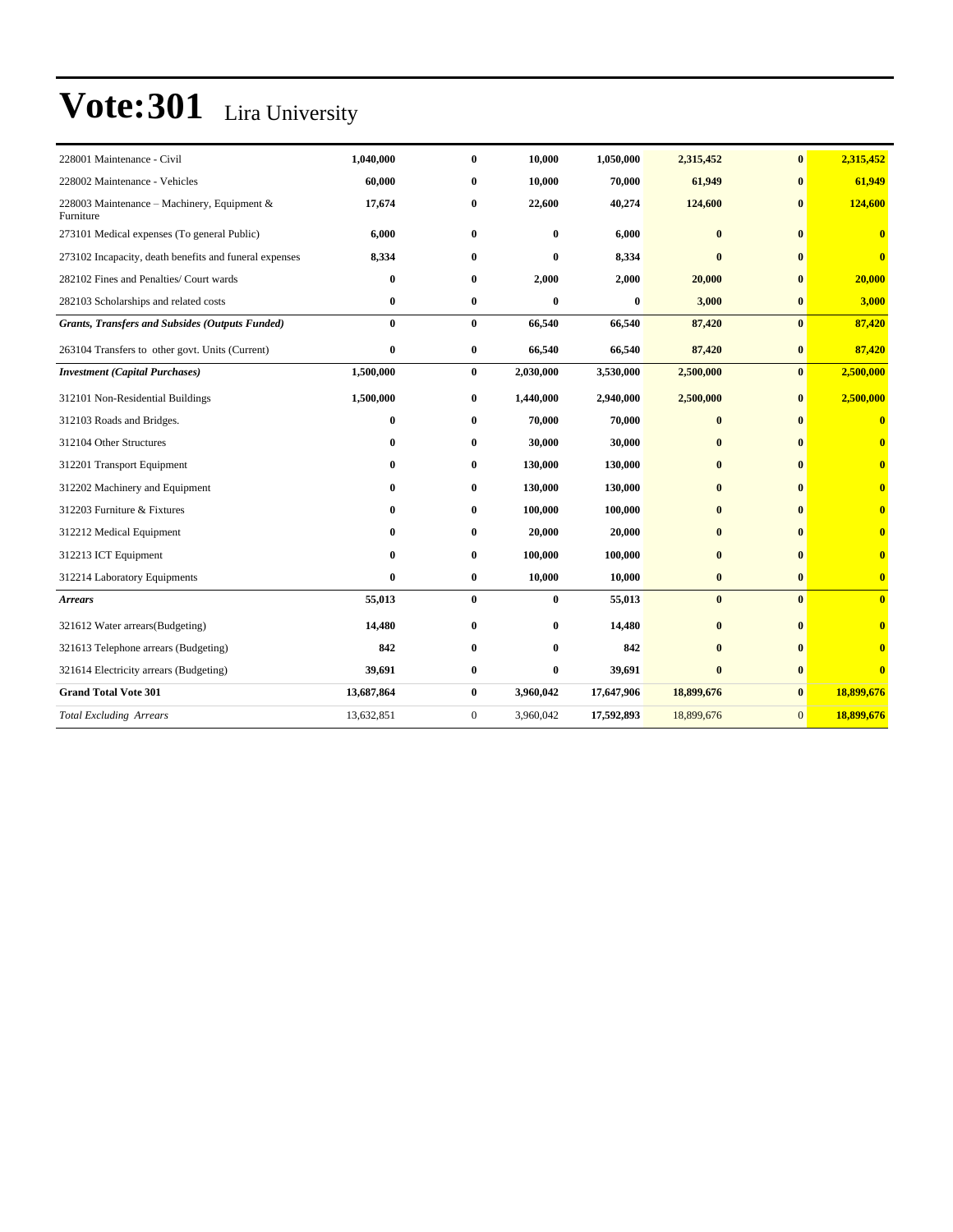#### *Table V3: Detailed Estimates by Programme, Sub Programme, Output and Item*

#### *Programme :0713 Support Services Programme*

*Recurrent Budget Estimates*

#### **SubProgramme 01 Central Administration**

| Thousand Uganda Shillings                                |                  | 2018/19 Approved Budget |                  |              | 2019/20 Approved Estimates |                |               |
|----------------------------------------------------------|------------------|-------------------------|------------------|--------------|----------------------------|----------------|---------------|
| <b>Outputs Provided</b>                                  | Wage             | Non Wage                | <b>AIA</b>       | <b>Total</b> | Wage                       | Non Wage       | <b>Total</b>  |
| Output 071301 Administrative Services                    |                  |                         |                  |              |                            |                |               |
| 211101 General Staff Salaries                            | $\boldsymbol{0}$ | $\boldsymbol{0}$        | $\boldsymbol{0}$ | $\bf{0}$     | 909,045                    | $\overline{0}$ | 909,045       |
| 211102 Contract Staff Salaries                           | $\overline{0}$   | $\boldsymbol{0}$        | $\boldsymbol{0}$ | $\bf{0}$     | 366,320                    | $\overline{0}$ | 366,320       |
| 211103 Allowances (Inc. Casuals, Temporary)              | $\boldsymbol{0}$ | $\boldsymbol{0}$        | $\mathbf{0}$     | $\bf{0}$     | $\mathbf{0}$               | 126,200        | 126,200       |
| 212101 Social Security Contributions                     | $\overline{0}$   | $\boldsymbol{0}$        | $\mathbf{0}$     | $\bf{0}$     | $\mathbf{0}$               | 899,492        | 899,492       |
| 213001 Medical expenses (To employees)                   | $\boldsymbol{0}$ | $\boldsymbol{0}$        | $\mathbf{0}$     | $\bf{0}$     | $\mathbf{0}$               | 17,500         | 17,500        |
| 213002 Incapacity, death benefits and funeral expenses   | $\overline{0}$   | $\boldsymbol{0}$        | $\boldsymbol{0}$ | $\bf{0}$     | $\mathbf{0}$               | 6,000          | 6,000         |
| 221001 Advertising and Public Relations                  | $\boldsymbol{0}$ | $\boldsymbol{0}$        | $\boldsymbol{0}$ | $\bf{0}$     | $\mathbf{0}$               | 35,000         | 35,000        |
| 221002 Workshops and Seminars                            | $\boldsymbol{0}$ | $\boldsymbol{0}$        | $\mathbf{0}$     | $\bf{0}$     | $\mathbf{0}$               | 12,670         | 12,670        |
| 221003 Staff Training                                    | $\overline{0}$   | $\boldsymbol{0}$        | $\mathbf{0}$     | $\bf{0}$     | $\mathbf{0}$               | 11,000         | 11,000        |
| 221004 Recruitment Expenses                              | $\overline{0}$   | $\boldsymbol{0}$        | $\mathbf{0}$     | $\bf{0}$     | $\boldsymbol{0}$           | 3,000          | 3,000         |
| 221005 Hire of Venue (chairs, projector, etc)            | $\overline{0}$   | $\boldsymbol{0}$        | $\boldsymbol{0}$ | $\bf{0}$     | $\boldsymbol{0}$           | 5,000          | 5,000         |
| 221006 Commissions and related charges                   | $\overline{0}$   | $\boldsymbol{0}$        | $\boldsymbol{0}$ | $\bf{0}$     | $\mathbf{0}$               | 160,000        | 160,000       |
| 221007 Books, Periodicals & Newspapers                   | $\boldsymbol{0}$ | $\boldsymbol{0}$        | $\mathbf{0}$     | $\bf{0}$     | $\mathbf{0}$               | 7,823          | 7,823         |
| 221008 Computer supplies and Information Technology (IT) | $\boldsymbol{0}$ | $\boldsymbol{0}$        | $\mathbf{0}$     | $\bf{0}$     | $\boldsymbol{0}$           | 29,000         | 29,000        |
| 221009 Welfare and Entertainment                         | $\boldsymbol{0}$ | $\boldsymbol{0}$        | $\mathbf{0}$     | $\bf{0}$     | $\boldsymbol{0}$           | 62,500         | 62,500        |
| 221011 Printing, Stationery, Photocopying and Binding    | $\overline{0}$   | $\boldsymbol{0}$        | $\boldsymbol{0}$ | $\bf{0}$     | $\mathbf{0}$               | 24,800         | 24,800        |
| 221012 Small Office Equipment                            | $\overline{0}$   | $\boldsymbol{0}$        | $\boldsymbol{0}$ | $\bf{0}$     | $\mathbf{0}$               | 4,300          | 4,300         |
| 221017 Subscriptions                                     | $\boldsymbol{0}$ | $\boldsymbol{0}$        | $\mathbf{0}$     | $\bf{0}$     | $\mathbf{0}$               | 5,000          | 5,000         |
| 222001 Telecommunications                                | $\overline{0}$   | $\boldsymbol{0}$        | $\mathbf{0}$     | $\bf{0}$     | $\boldsymbol{0}$           | 17,300         | 17,300        |
| 222002 Postage and Courier                               | $\boldsymbol{0}$ | $\boldsymbol{0}$        | $\mathbf{0}$     | $\bf{0}$     | $\mathbf{0}$               | 300            | <b>300</b>    |
| 223004 Guard and Security services                       | $\overline{0}$   | $\boldsymbol{0}$        | $\boldsymbol{0}$ | $\bf{0}$     | $\boldsymbol{0}$           | 14,854         | 14,854        |
| 223005 Electricity                                       | $\overline{0}$   | $\boldsymbol{0}$        | $\boldsymbol{0}$ | $\bf{0}$     | $\mathbf{0}$               | 40,000         | 40,000        |
| 223006 Water                                             | $\boldsymbol{0}$ | $\boldsymbol{0}$        | $\mathbf{0}$     | $\bf{0}$     | $\mathbf{0}$               | 4,000          | 4,000         |
| 224004 Cleaning and Sanitation                           | $\overline{0}$   | $\boldsymbol{0}$        | $\mathbf{0}$     | $\bf{0}$     | $\mathbf{0}$               | 5,000          | 5,000         |
| 224005 Uniforms, Beddings and Protective Gear            | $\boldsymbol{0}$ | $\boldsymbol{0}$        | $\mathbf{0}$     | $\bf{0}$     | $\mathbf{0}$               | 1,000          | 1,000         |
| 225001 Consultancy Services- Short term                  | $\overline{0}$   | $\boldsymbol{0}$        | $\boldsymbol{0}$ | $\bf{0}$     | $\mathbf{0}$               | 7,000          | 7,000         |
| 226001 Insurances                                        | $\boldsymbol{0}$ | $\boldsymbol{0}$        | $\boldsymbol{0}$ | $\bf{0}$     | $\mathbf{0}$               | 50,000         | 50,000        |
| 227001 Travel inland                                     | $\boldsymbol{0}$ | $\boldsymbol{0}$        | $\boldsymbol{0}$ | $\bf{0}$     | $\mathbf{0}$               | 71,000         | 71,000        |
| 227002 Travel abroad                                     | $\overline{0}$   | $\boldsymbol{0}$        | $\mathbf{0}$     | $\bf{0}$     | $\mathbf{0}$               | 19,000         | <b>19,000</b> |
| 227004 Fuel, Lubricants and Oils                         | $\boldsymbol{0}$ | $\boldsymbol{0}$        | $\mathbf{0}$     | $\bf{0}$     | $\mathbf{0}$               | 64,443         | 64,443        |
| 228001 Maintenance - Civil                               | $\overline{0}$   | $\boldsymbol{0}$        | $\mathbf{0}$     | $\bf{0}$     | $\mathbf{0}$               | 2,015,301      | 2,015,301     |
| 228002 Maintenance - Vehicles                            | $\overline{0}$   | $\boldsymbol{0}$        | $\mathbf{0}$     | $\bf{0}$     | $\mathbf{0}$               | 30,000         | 30,000        |
| 282102 Fines and Penalties/ Court wards                  | $\mathbf{0}$     | $\boldsymbol{0}$        | $\mathbf{0}$     | $\bf{0}$     | $\mathbf{0}$               | 20,000         | 20,000        |
| 282103 Scholarships and related costs                    | $\mathbf{0}$     | $\boldsymbol{0}$        | $\mathbf{0}$     | $\bf{0}$     | $\mathbf{0}$               | 1,000          | 1,000         |
| <b>Total Cost of Output 01</b>                           | 0                | 0                       | 0                | 0            | 1,275,365                  | 3,769,482      | 5,044,847     |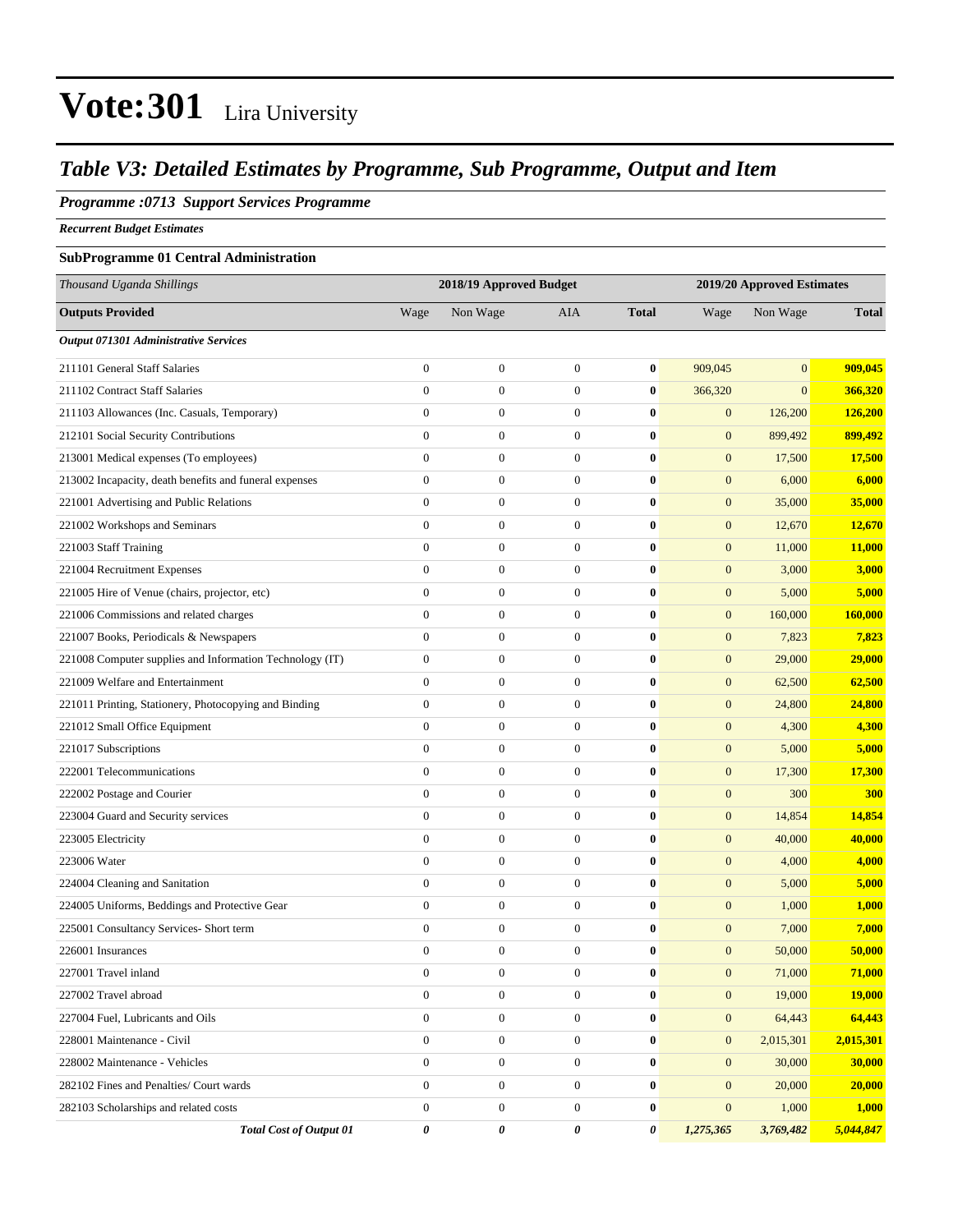#### *Output 071302 Financial Management and Accounting Services*

| 211101 General Staff Salaries                            | $\mathbf{0}$     | $\boldsymbol{0}$ | $\boldsymbol{0}$ | $\bf{0}$ | 353,267          | $\mathbf{0}$ | 353,267       |
|----------------------------------------------------------|------------------|------------------|------------------|----------|------------------|--------------|---------------|
| 211102 Contract Staff Salaries                           | $\overline{0}$   | $\boldsymbol{0}$ | $\mathbf{0}$     | $\bf{0}$ | 102,249          | $\mathbf{0}$ | 102,249       |
| 211103 Allowances (Inc. Casuals, Temporary)              | $\mathbf{0}$     | $\boldsymbol{0}$ | $\mathbf{0}$     | $\bf{0}$ | $\boldsymbol{0}$ | 49,168       | 49,168        |
| 213001 Medical expenses (To employees)                   | $\overline{0}$   | $\boldsymbol{0}$ | $\mathbf{0}$     | $\bf{0}$ | $\boldsymbol{0}$ | 10,000       | <b>10,000</b> |
| 221003 Staff Training                                    | $\overline{0}$   | $\boldsymbol{0}$ | $\mathbf{0}$     | $\bf{0}$ | $\boldsymbol{0}$ | 2,000        | 2,000         |
| 221006 Commissions and related charges                   | $\overline{0}$   | $\boldsymbol{0}$ | $\boldsymbol{0}$ | $\bf{0}$ | $\boldsymbol{0}$ | 5,000        | 5,000         |
| 221007 Books, Periodicals & Newspapers                   | $\overline{0}$   | $\boldsymbol{0}$ | $\mathbf{0}$     | $\bf{0}$ | $\mathbf{0}$     | 5,000        | 5,000         |
| 221008 Computer supplies and Information Technology (IT) | $\mathbf{0}$     | $\boldsymbol{0}$ | $\mathbf{0}$     | $\bf{0}$ | $\mathbf{0}$     | 10,000       | 10,000        |
| 221009 Welfare and Entertainment                         | $\overline{0}$   | $\boldsymbol{0}$ | $\mathbf{0}$     | $\bf{0}$ | $\boldsymbol{0}$ | 6,000        | 6,000         |
| 221011 Printing, Stationery, Photocopying and Binding    | $\overline{0}$   | $\boldsymbol{0}$ | $\mathbf{0}$     | $\bf{0}$ | $\boldsymbol{0}$ | 10,976       | 10,976        |
| 221012 Small Office Equipment                            | $\overline{0}$   | $\boldsymbol{0}$ | $\mathbf{0}$     | $\bf{0}$ | $\boldsymbol{0}$ | 500          | 500           |
| 221016 IFMS Recurrent costs                              | $\overline{0}$   | $\boldsymbol{0}$ | $\mathbf{0}$     | $\bf{0}$ | $\boldsymbol{0}$ | 17,489       | 17,489        |
| 222001 Telecommunications                                | $\overline{0}$   | $\boldsymbol{0}$ | $\mathbf{0}$     | $\bf{0}$ | $\boldsymbol{0}$ | 3,000        | 3,000         |
| 225001 Consultancy Services- Short term                  | $\overline{0}$   | $\boldsymbol{0}$ | $\mathbf{0}$     | $\bf{0}$ | $\boldsymbol{0}$ | 5,000        | 5,000         |
| 227001 Travel inland                                     | $\overline{0}$   | $\boldsymbol{0}$ | $\mathbf{0}$     | $\bf{0}$ | $\boldsymbol{0}$ | 40,000       | 40,000        |
| 227004 Fuel, Lubricants and Oils                         | $\overline{0}$   | $\boldsymbol{0}$ | $\mathbf{0}$     | $\bf{0}$ | $\boldsymbol{0}$ | 15,644       | 15,644        |
| 228002 Maintenance - Vehicles                            | $\boldsymbol{0}$ | $\boldsymbol{0}$ | $\mathbf{0}$     | $\bf{0}$ | $\mathbf{0}$     | 3,000        | 3,000         |
| <b>Total Cost of Output 02</b>                           | 0                | 0                | 0                | 0        | 455,516          | 182,778      | 638,294       |
| <b>Output 071303 Procurement Services</b>                |                  |                  |                  |          |                  |              |               |
| 211101 General Staff Salaries                            | $\boldsymbol{0}$ | $\boldsymbol{0}$ | $\mathbf{0}$     | $\bf{0}$ | 184,342          | $\mathbf{0}$ | 184,342       |
| 211103 Allowances (Inc. Casuals, Temporary)              | $\overline{0}$   | $\boldsymbol{0}$ | $\mathbf{0}$     | $\bf{0}$ | $\boldsymbol{0}$ | 15,000       | 15,000        |
| 221001 Advertising and Public Relations                  | $\overline{0}$   | $\boldsymbol{0}$ | $\mathbf{0}$     | $\bf{0}$ | $\boldsymbol{0}$ | 3,600        | 3,600         |
| 221002 Workshops and Seminars                            | $\overline{0}$   | $\boldsymbol{0}$ | $\mathbf{0}$     | $\bf{0}$ | $\mathbf{0}$     | 4,000        | 4,000         |
| 221003 Staff Training                                    | $\overline{0}$   | $\boldsymbol{0}$ | $\mathbf{0}$     | $\bf{0}$ | $\mathbf{0}$     | 3,000        | 3,000         |
| 221007 Books, Periodicals & Newspapers                   | $\overline{0}$   | $\boldsymbol{0}$ | $\mathbf{0}$     | $\bf{0}$ | $\boldsymbol{0}$ | 2,475        | 2,475         |
| 221008 Computer supplies and Information Technology (IT) | $\boldsymbol{0}$ | $\boldsymbol{0}$ | $\mathbf{0}$     | $\bf{0}$ | $\boldsymbol{0}$ | 10,000       | 10,000        |
| 221009 Welfare and Entertainment                         | $\boldsymbol{0}$ | $\boldsymbol{0}$ | $\mathbf{0}$     | $\bf{0}$ | $\boldsymbol{0}$ | 4,000        | 4,000         |
| 221011 Printing, Stationery, Photocopying and Binding    | $\overline{0}$   | $\boldsymbol{0}$ | $\mathbf{0}$     | $\bf{0}$ | $\mathbf{0}$     | 8,089        | 8,089         |
| 221012 Small Office Equipment                            | $\overline{0}$   | $\boldsymbol{0}$ | $\mathbf{0}$     | $\bf{0}$ | $\boldsymbol{0}$ | 5,000        | 5,000         |
| 221017 Subscriptions                                     | $\mathbf{0}$     | $\boldsymbol{0}$ | $\boldsymbol{0}$ | $\bf{0}$ | $\boldsymbol{0}$ | 2,000        | 2,000         |
| 222001 Telecommunications                                | $\Omega$         | $\Omega$         | $\Omega$         | 0        | $\overline{0}$   | 2,000        | 2,000         |
| 227001 Travel inland                                     | $\boldsymbol{0}$ | $\boldsymbol{0}$ | $\mathbf{0}$     | $\bf{0}$ | $\boldsymbol{0}$ | 6,000        | 6,000         |
| 227002 Travel abroad                                     | $\overline{0}$   | $\boldsymbol{0}$ | $\mathbf{0}$     | $\bf{0}$ | $\mathbf{0}$     | 1,000        | 1,000         |
| 227004 Fuel, Lubricants and Oils                         | $\overline{0}$   | $\boldsymbol{0}$ | $\boldsymbol{0}$ | $\bf{0}$ | $\mathbf{0}$     | 3,865        | 3,865         |
| 228003 Maintenance – Machinery, Equipment & Furniture    | $\boldsymbol{0}$ | $\boldsymbol{0}$ | $\mathbf{0}$     | $\bf{0}$ | $\boldsymbol{0}$ | 1,000        | <b>1,000</b>  |
| Total Cost of Output 03                                  | 0                | 0                | 0                | 0        | 184,342          | 71,029       | 255,370       |
| <b>Output 071304 Planning and Monitoring Services</b>    |                  |                  |                  |          |                  |              |               |
| 211101 General Staff Salaries                            | $\overline{0}$   | $\boldsymbol{0}$ | $\mathbf{0}$     | $\bf{0}$ | 88,531           | $\mathbf{0}$ | 88,531        |
| 211103 Allowances (Inc. Casuals, Temporary)              | $\mathbf{0}$     | $\boldsymbol{0}$ | $\mathbf{0}$     | $\bf{0}$ | $\mathbf{0}$     | 14,000       | 14,000        |
| 213001 Medical expenses (To employees)                   | $\boldsymbol{0}$ | $\boldsymbol{0}$ | $\boldsymbol{0}$ | $\bf{0}$ | $\boldsymbol{0}$ | 2,000        | 2,000         |
| 213002 Incapacity, death benefits and funeral expenses   | $\boldsymbol{0}$ | $\boldsymbol{0}$ | $\boldsymbol{0}$ | $\bf{0}$ | $\mathbf{0}$     | 1,000        | 1,000         |
| 221002 Workshops and Seminars                            | $\overline{0}$   | $\boldsymbol{0}$ | $\mathbf{0}$     | $\bf{0}$ | $\mathbf{0}$     | 4,000        | 4,000         |
| 221007 Books, Periodicals & Newspapers                   | $\mathbf{0}$     | $\boldsymbol{0}$ | $\mathbf{0}$     | $\bf{0}$ | $\boldsymbol{0}$ | 1,000        | 1,000         |
| 221008 Computer supplies and Information Technology (IT) | $\boldsymbol{0}$ | $\boldsymbol{0}$ | $\boldsymbol{0}$ | $\bf{0}$ | $\boldsymbol{0}$ | 6,000        | 6,000         |
|                                                          |                  |                  |                  |          |                  |              |               |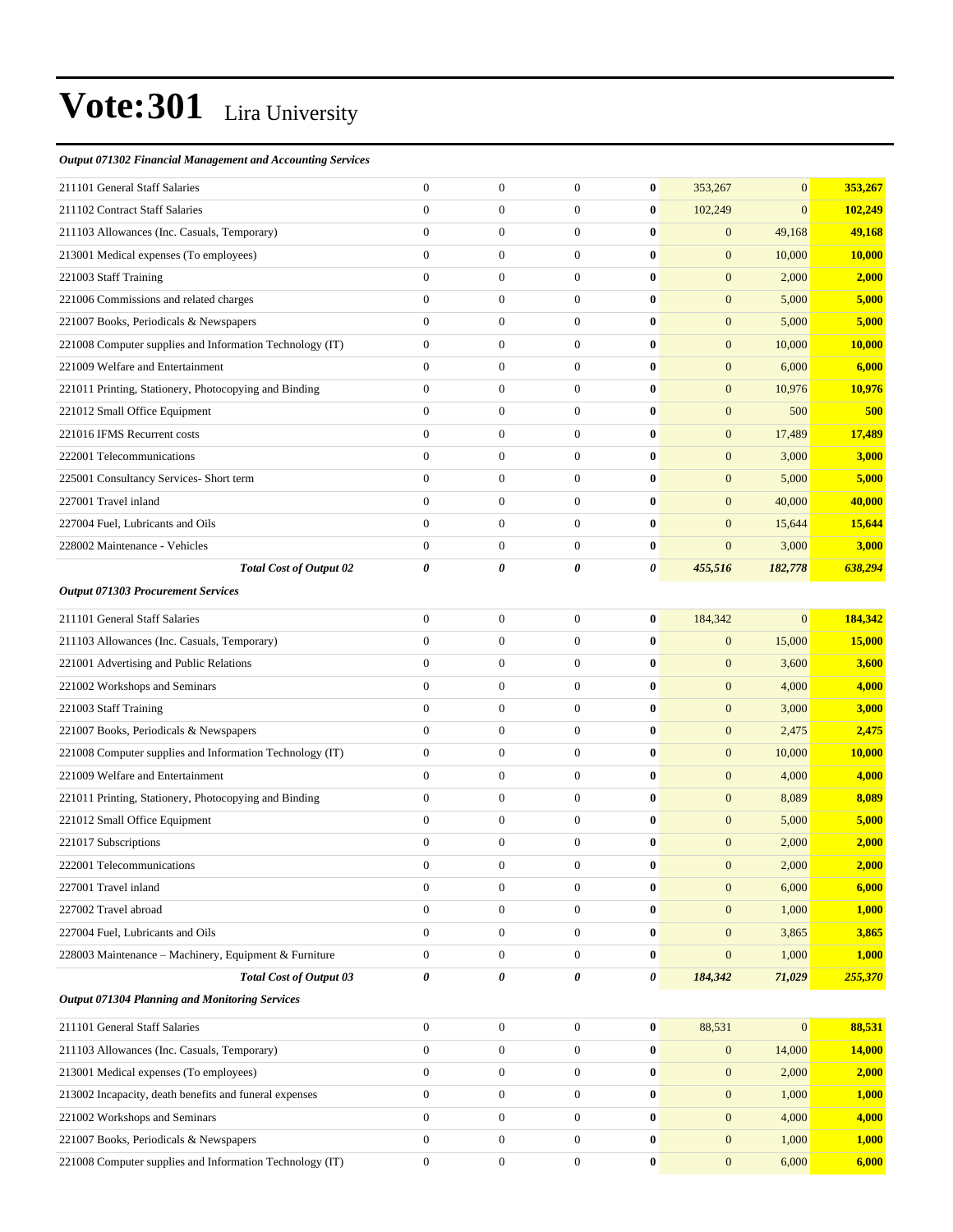| 221009 Welfare and Entertainment                         | $\mathbf{0}$          | $\boldsymbol{0}$ | $\mathbf{0}$     | $\bf{0}$         | $\mathbf{0}$     | 1,500            | 1,500         |
|----------------------------------------------------------|-----------------------|------------------|------------------|------------------|------------------|------------------|---------------|
| 221011 Printing, Stationery, Photocopying and Binding    | $\mathbf{0}$          | $\boldsymbol{0}$ | $\boldsymbol{0}$ | $\bf{0}$         | $\boldsymbol{0}$ | 2,000            | 2,000         |
| 221012 Small Office Equipment                            | $\mathbf{0}$          | $\boldsymbol{0}$ | $\boldsymbol{0}$ | $\bf{0}$         | $\mathbf{0}$     | 500              | 500           |
| 222001 Telecommunications                                | $\overline{0}$        | $\boldsymbol{0}$ | $\boldsymbol{0}$ | $\bf{0}$         | $\mathbf{0}$     | 2,000            | 2,000         |
| 224005 Uniforms, Beddings and Protective Gear            | $\overline{0}$        | $\boldsymbol{0}$ | $\overline{0}$   | $\bf{0}$         | $\mathbf{0}$     | 800              | 800           |
| 227001 Travel inland                                     | $\overline{0}$        | $\boldsymbol{0}$ | $\boldsymbol{0}$ | $\bf{0}$         | $\mathbf{0}$     | 24,000           | 24,000        |
| 227004 Fuel, Lubricants and Oils                         | $\mathbf{0}$          | $\boldsymbol{0}$ | $\boldsymbol{0}$ | $\bf{0}$         | $\mathbf{0}$     | 10,000           | 10,000        |
| 228002 Maintenance - Vehicles                            | $\mathbf{0}$          | $\boldsymbol{0}$ | $\boldsymbol{0}$ | $\bf{0}$         | $\mathbf{0}$     | 1,949            | 1,949         |
| <b>Total Cost of Output 04</b>                           | $\boldsymbol{\theta}$ | 0                | 0                | 0                | 88,531           | 70,749           | 159,280       |
| Output 071305 Audit                                      |                       |                  |                  |                  |                  |                  |               |
| 211101 General Staff Salaries                            | $\boldsymbol{0}$      | $\boldsymbol{0}$ | $\mathbf{0}$     | $\bf{0}$         | 133,378          | $\mathbf{0}$     | 133,378       |
| 211103 Allowances (Inc. Casuals, Temporary)              | $\overline{0}$        | $\boldsymbol{0}$ | $\overline{0}$   | $\bf{0}$         | $\mathbf{0}$     | 10,000           | 10,000        |
| 213001 Medical expenses (To employees)                   | $\mathbf{0}$          | $\boldsymbol{0}$ | $\boldsymbol{0}$ | $\bf{0}$         | $\mathbf{0}$     | 1,500            | 1,500         |
| 221003 Staff Training                                    | $\mathbf{0}$          | $\boldsymbol{0}$ | $\boldsymbol{0}$ | $\bf{0}$         | $\mathbf{0}$     | 4,100            | 4,100         |
| 221009 Welfare and Entertainment                         | $\overline{0}$        | $\boldsymbol{0}$ | $\boldsymbol{0}$ | $\bf{0}$         | $\mathbf{0}$     | 1,464            | 1,464         |
| 221011 Printing, Stationery, Photocopying and Binding    | $\overline{0}$        | $\boldsymbol{0}$ | $\boldsymbol{0}$ | $\bf{0}$         | $\mathbf{0}$     | 1,500            | 1,500         |
| 221017 Subscriptions                                     | $\overline{0}$        | $\boldsymbol{0}$ | $\boldsymbol{0}$ | $\bf{0}$         | $\mathbf{0}$     | 750              | 750           |
| 222001 Telecommunications                                | $\mathbf{0}$          | $\boldsymbol{0}$ | $\boldsymbol{0}$ | $\bf{0}$         | $\mathbf{0}$     | 1,200            | 1,200         |
| 227001 Travel inland                                     | $\mathbf{0}$          | $\boldsymbol{0}$ | $\boldsymbol{0}$ | $\bf{0}$         | $\mathbf{0}$     | 11,000           | 11,000        |
| 227002 Travel abroad                                     | $\boldsymbol{0}$      | $\boldsymbol{0}$ | $\boldsymbol{0}$ | $\bf{0}$         | $\mathbf{0}$     | 9,000            | 9,000         |
| Total Cost of Output 05                                  | 0                     | 0                | 0                | 0                | 133,378          | 40,514           | 173,892       |
| Output 071307 Estates and Works                          |                       |                  |                  |                  |                  |                  |               |
| 211101 General Staff Salaries                            | $\mathbf{0}$          | $\boldsymbol{0}$ | $\boldsymbol{0}$ | $\bf{0}$         | 86,451           | $\boldsymbol{0}$ | 86,451        |
| 211103 Allowances (Inc. Casuals, Temporary)              | $\mathbf{0}$          | $\boldsymbol{0}$ | $\boldsymbol{0}$ | $\bf{0}$         | $\boldsymbol{0}$ | 4,585            | 4,585         |
| 213001 Medical expenses (To employees)                   | $\mathbf{0}$          | $\boldsymbol{0}$ | $\boldsymbol{0}$ | $\bf{0}$         | $\mathbf{0}$     | 3,000            | 3,000         |
| 213002 Incapacity, death benefits and funeral expenses   | $\overline{0}$        | $\boldsymbol{0}$ | $\boldsymbol{0}$ | $\bf{0}$         | $\mathbf{0}$     | 2,000            | 2,000         |
| 221002 Workshops and Seminars                            | $\overline{0}$        | $\boldsymbol{0}$ | $\boldsymbol{0}$ | $\bf{0}$         | $\mathbf{0}$     | 4,000            | 4,000         |
| 221007 Books, Periodicals & Newspapers                   | $\overline{0}$        | $\boldsymbol{0}$ | $\boldsymbol{0}$ | $\bf{0}$         | $\mathbf{0}$     | 1,560            | 1,560         |
| 221008 Computer supplies and Information Technology (IT) | $\mathbf{0}$          | $\boldsymbol{0}$ | $\boldsymbol{0}$ | $\bf{0}$         | $\mathbf{0}$     | 4,000            | 4,000         |
| 221009 Welfare and Entertainment                         | $\mathbf{0}$          | $\boldsymbol{0}$ | $\boldsymbol{0}$ | $\bf{0}$         | $\mathbf{0}$     | 2,000            | 2,000         |
| 221011 Printing, Stationery, Photocopying and Binding    | $\boldsymbol{0}$      | $\boldsymbol{0}$ | $\boldsymbol{0}$ | $\boldsymbol{0}$ | $\boldsymbol{0}$ | 3,000            | 3,000         |
| 221012 Small Office Equipment                            | $\boldsymbol{0}$      | $\boldsymbol{0}$ | $\boldsymbol{0}$ | $\bf{0}$         | $\mathbf{0}$     | 570              | 570           |
| 222001 Telecommunications                                | $\mathbf{0}$          | $\boldsymbol{0}$ | $\boldsymbol{0}$ | $\bf{0}$         | $\mathbf{0}$     | 1,200            | 1,200         |
| 224005 Uniforms, Beddings and Protective Gear            | $\mathbf{0}$          | $\boldsymbol{0}$ | $\boldsymbol{0}$ | $\bf{0}$         | $\mathbf{0}$     | 3,000            | 3,000         |
| 227001 Travel inland                                     | $\mathbf{0}$          | $\boldsymbol{0}$ | $\boldsymbol{0}$ | $\bf{0}$         | $\mathbf{0}$     | 6,000            | 6,000         |
| 227004 Fuel, Lubricants and Oils                         | $\boldsymbol{0}$      | $\boldsymbol{0}$ | $\boldsymbol{0}$ | $\bf{0}$         | $\mathbf{0}$     | 10,000           | <b>10,000</b> |
| 228003 Maintenance - Machinery, Equipment & Furniture    | $\mathbf{0}$          | $\boldsymbol{0}$ | $\mathbf{0}$     | $\bf{0}$         | $\boldsymbol{0}$ | 2,600            | 2,600         |
| <b>Total Cost of Output 07</b>                           | $\pmb{\theta}$        | 0                | 0                | 0                | 86,451           | 47,514           | 133,965       |
| Output 071319 Human Resource Management Services         |                       |                  |                  |                  |                  |                  |               |
| 211101 General Staff Salaries                            | $\mathbf{0}$          | $\boldsymbol{0}$ | $\boldsymbol{0}$ | $\bf{0}$         | 82,414           | $\mathbf{0}$     | 82,414        |
| 211103 Allowances (Inc. Casuals, Temporary)              | $\mathbf{0}$          | $\boldsymbol{0}$ | $\boldsymbol{0}$ | $\bf{0}$         | $\mathbf{0}$     | 3,220            | 3,220         |
| 213001 Medical expenses (To employees)                   | $\mathbf{0}$          | $\boldsymbol{0}$ | $\boldsymbol{0}$ | $\bf{0}$         | $\mathbf{0}$     | 1,000            | 1,000         |
| 221002 Workshops and Seminars                            | $\mathbf{0}$          | $\boldsymbol{0}$ | $\boldsymbol{0}$ | $\bf{0}$         | $\mathbf{0}$     | 7,000            | 7,000         |
| 221004 Recruitment Expenses                              | $\mathbf{0}$          | $\boldsymbol{0}$ | $\boldsymbol{0}$ | $\bf{0}$         | $\mathbf{0}$     | 7,000            | 7,000         |
| 221008 Computer supplies and Information Technology (IT) | $\boldsymbol{0}$      | $\boldsymbol{0}$ | $\boldsymbol{0}$ | $\bf{0}$         | $\mathbf{0}$     | 4,000            | 4,000         |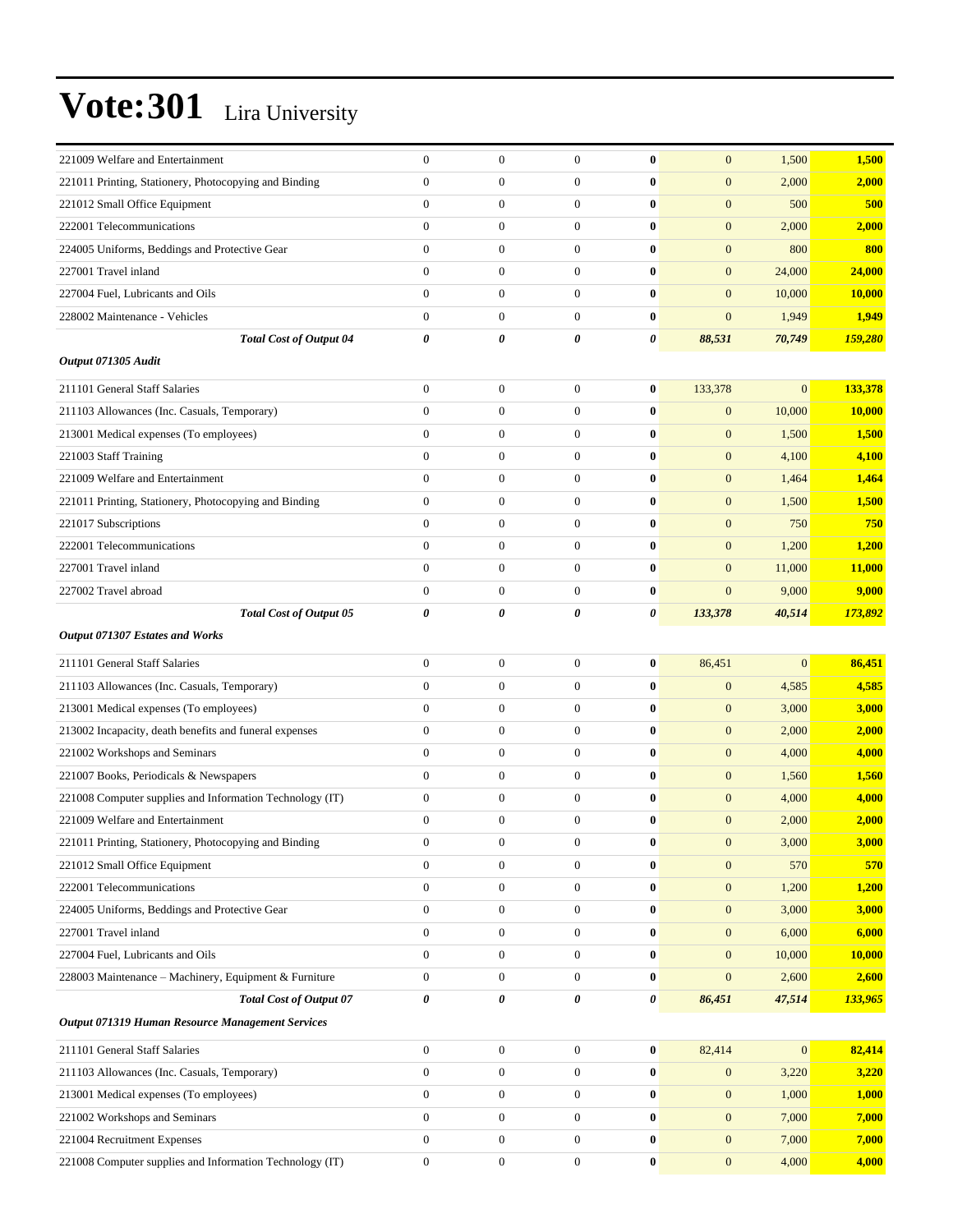| 221011 Printing, Stationery, Photocopying and Binding    | $\mathbf{0}$            | $\boldsymbol{0}$ | $\overline{0}$   | $\bf{0}$         | $\mathbf{0}$     | 3,945        | 3,945                      |  |  |
|----------------------------------------------------------|-------------------------|------------------|------------------|------------------|------------------|--------------|----------------------------|--|--|
| 221012 Small Office Equipment                            | $\mathbf{0}$            | $\boldsymbol{0}$ | $\overline{0}$   | $\bf{0}$         | $\mathbf{0}$     | 500          | 500                        |  |  |
| 222001 Telecommunications                                | $\mathbf{0}$            | $\boldsymbol{0}$ | $\overline{0}$   | $\bf{0}$         | $\mathbf{0}$     | 1,200        | 1,200                      |  |  |
| 227001 Travel inland                                     | $\mathbf{0}$            | $\boldsymbol{0}$ | $\boldsymbol{0}$ | $\bf{0}$         | $\mathbf{0}$     | 12,650       | 12,650                     |  |  |
| <b>Total Cost of Output 19</b>                           | 0                       | 0                | 0                | 0                | 82,414           | 40,514       | 122,928                    |  |  |
| <b>Total Cost Of Outputs Provided</b>                    | $\bf{0}$                | $\bf{0}$         | $\bf{0}$         | $\bf{0}$         | 2,305,997        | 4,222,580    | 6,528,576                  |  |  |
| <b>Total Cost for SubProgramme 01</b>                    | $\bf{0}$                | $\bf{0}$         | $\bf{0}$         | $\bf{0}$         | 2,305,997        | 4,222,580    | 6,528,576                  |  |  |
| <b>Total Excluding Arrears</b>                           | $\mathbf{0}$            | $\boldsymbol{0}$ | $\boldsymbol{0}$ | $\bf{0}$         | 2,305,997        | 4,222,580    | 6,528,576                  |  |  |
| <b>SubProgramme 02 Academic Affairs Programme</b>        |                         |                  |                  |                  |                  |              |                            |  |  |
| Thousand Uganda Shillings                                | 2018/19 Approved Budget |                  |                  |                  |                  |              | 2019/20 Approved Estimates |  |  |
| <b>Outputs Provided</b>                                  | Wage                    | Non Wage         | AIA              | <b>Total</b>     | Wage             | Non Wage     | <b>Total</b>               |  |  |
| Output 071309 Academic Affairs (Inc.Convocation)         |                         |                  |                  |                  |                  |              |                            |  |  |
| 211101 General Staff Salaries                            | $\boldsymbol{0}$        | $\boldsymbol{0}$ | $\mathbf{0}$     | $\bf{0}$         | 177,605          | $\mathbf{0}$ | 177,605                    |  |  |
| 211102 Contract Staff Salaries                           | $\mathbf{0}$            | $\boldsymbol{0}$ | $\boldsymbol{0}$ | $\bf{0}$         | 102,249          | $\mathbf{0}$ | 102,249                    |  |  |
| 211103 Allowances (Inc. Casuals, Temporary)              | $\mathbf{0}$            | $\boldsymbol{0}$ | $\boldsymbol{0}$ | $\bf{0}$         | $\boldsymbol{0}$ | 20,000       | 20,000                     |  |  |
| 213001 Medical expenses (To employees)                   | $\theta$                | $\boldsymbol{0}$ | $\boldsymbol{0}$ | $\bf{0}$         | $\boldsymbol{0}$ | 8,560        | 8,560                      |  |  |
| 213002 Incapacity, death benefits and funeral expenses   | $\mathbf{0}$            | $\boldsymbol{0}$ | $\overline{0}$   | $\bf{0}$         | $\mathbf{0}$     | 3,000        | 3,000                      |  |  |
| 221001 Advertising and Public Relations                  | $\mathbf{0}$            | $\boldsymbol{0}$ | $\overline{0}$   | $\bf{0}$         | $\mathbf{0}$     | 23,000       | 23,000                     |  |  |
| 221002 Workshops and Seminars                            | $\mathbf{0}$            | $\boldsymbol{0}$ | $\boldsymbol{0}$ | $\bf{0}$         | $\mathbf{0}$     | 17,000       | 17,000                     |  |  |
| 221003 Staff Training                                    | $\mathbf{0}$            | $\boldsymbol{0}$ | $\overline{0}$   | $\bf{0}$         | $\mathbf{0}$     | 50,000       | 50,000                     |  |  |
| 221005 Hire of Venue (chairs, projector, etc)            | $\theta$                | $\boldsymbol{0}$ | $\boldsymbol{0}$ | $\bf{0}$         | $\mathbf{0}$     | 4,000        | 4,000                      |  |  |
| 221006 Commissions and related charges                   | $\mathbf{0}$            | $\boldsymbol{0}$ | $\overline{0}$   | $\bf{0}$         | $\mathbf{0}$     | 46,520       | 46,520                     |  |  |
| 221007 Books, Periodicals & Newspapers                   | $\mathbf{0}$            | $\boldsymbol{0}$ | $\boldsymbol{0}$ | $\bf{0}$         | $\mathbf{0}$     | 1,600        | 1,600                      |  |  |
| 221008 Computer supplies and Information Technology (IT) | $\boldsymbol{0}$        | $\boldsymbol{0}$ | $\boldsymbol{0}$ | $\bf{0}$         | $\mathbf{0}$     | 24,100       | 24,100                     |  |  |
| 221009 Welfare and Entertainment                         | $\mathbf{0}$            | $\boldsymbol{0}$ | $\overline{0}$   | $\bf{0}$         | $\mathbf{0}$     | 10,800       | <b>10,800</b>              |  |  |
| 221011 Printing, Stationery, Photocopying and Binding    | $\theta$                | $\boldsymbol{0}$ | $\boldsymbol{0}$ | $\bf{0}$         | $\mathbf{0}$     | 11,262       | 11,262                     |  |  |
| 221012 Small Office Equipment                            | $\mathbf{0}$            | $\boldsymbol{0}$ | $\overline{0}$   | $\bf{0}$         | $\mathbf{0}$     | 5,000        | 5,000                      |  |  |
| 221017 Subscriptions                                     | $\theta$                | $\boldsymbol{0}$ | $\boldsymbol{0}$ | $\bf{0}$         | $\mathbf{0}$     | 3,000        | 3,000                      |  |  |
| 222001 Telecommunications                                | $\boldsymbol{0}$        | $\boldsymbol{0}$ | $\mathbf{0}$     | $\bf{0}$         | $\mathbf{0}$     | 5,000        | 5,000                      |  |  |
| 224004 Cleaning and Sanitation                           | $\mathbf{0}$            | $\overline{0}$   | $\overline{0}$   | $\bf{0}$         | $\mathbf{0}$     | 3,000        | 3,000                      |  |  |
| 224005 Uniforms, Beddings and Protective Gear            | $\boldsymbol{0}$        | $\boldsymbol{0}$ | $\mathbf{0}$     | $\bf{0}$         | $\mathbf{0}$     | 4,273        | 4,273                      |  |  |
| 225001 Consultancy Services- Short term                  | $\boldsymbol{0}$        | $\boldsymbol{0}$ | $\boldsymbol{0}$ | $\bf{0}$         | $\mathbf{0}$     | 8,000        | 8,000                      |  |  |
| 227001 Travel inland                                     | $\boldsymbol{0}$        | $\boldsymbol{0}$ | $\boldsymbol{0}$ | $\boldsymbol{0}$ | $\boldsymbol{0}$ | 11,145       | 11,145                     |  |  |
| 227002 Travel abroad                                     | $\mathbf{0}$            | $\boldsymbol{0}$ | $\boldsymbol{0}$ | $\bf{0}$         | $\mathbf{0}$     | 3,000        | 3,000                      |  |  |
| 227004 Fuel, Lubricants and Oils                         | $\boldsymbol{0}$        | $\boldsymbol{0}$ | $\boldsymbol{0}$ | $\boldsymbol{0}$ | $\boldsymbol{0}$ | 11,000       | 11,000                     |  |  |
| 228002 Maintenance - Vehicles                            | $\boldsymbol{0}$        | $\boldsymbol{0}$ | $\boldsymbol{0}$ | $\bf{0}$         | $\mathbf{0}$     | 2,000        | 2,000                      |  |  |
| 228003 Maintenance - Machinery, Equipment & Furniture    | $\boldsymbol{0}$        | $\boldsymbol{0}$ | $\boldsymbol{0}$ | $\bf{0}$         | $\mathbf{0}$     | 11,000       | 11,000                     |  |  |
| 282103 Scholarships and related costs                    | $\mathbf{0}$            | $\boldsymbol{0}$ | $\boldsymbol{0}$ | $\bf{0}$         | $\mathbf{0}$     | 2,000        | 2,000                      |  |  |
| <b>Total Cost of Output 09</b>                           | $\pmb{\theta}$          | 0                | 0                | 0                | 279,854          | 288,259      | 568,113                    |  |  |
| Output 071310 Library Affairs                            |                         |                  |                  |                  |                  |              |                            |  |  |
| 211101 General Staff Salaries                            | $\mathbf{0}$            | $\boldsymbol{0}$ | $\boldsymbol{0}$ | $\bf{0}$         | 494,349          | $\mathbf{0}$ | 494,349                    |  |  |
| 211103 Allowances (Inc. Casuals, Temporary)              | $\boldsymbol{0}$        | $\boldsymbol{0}$ | $\boldsymbol{0}$ | $\bf{0}$         | $\boldsymbol{0}$ | 13,000       | 13,000                     |  |  |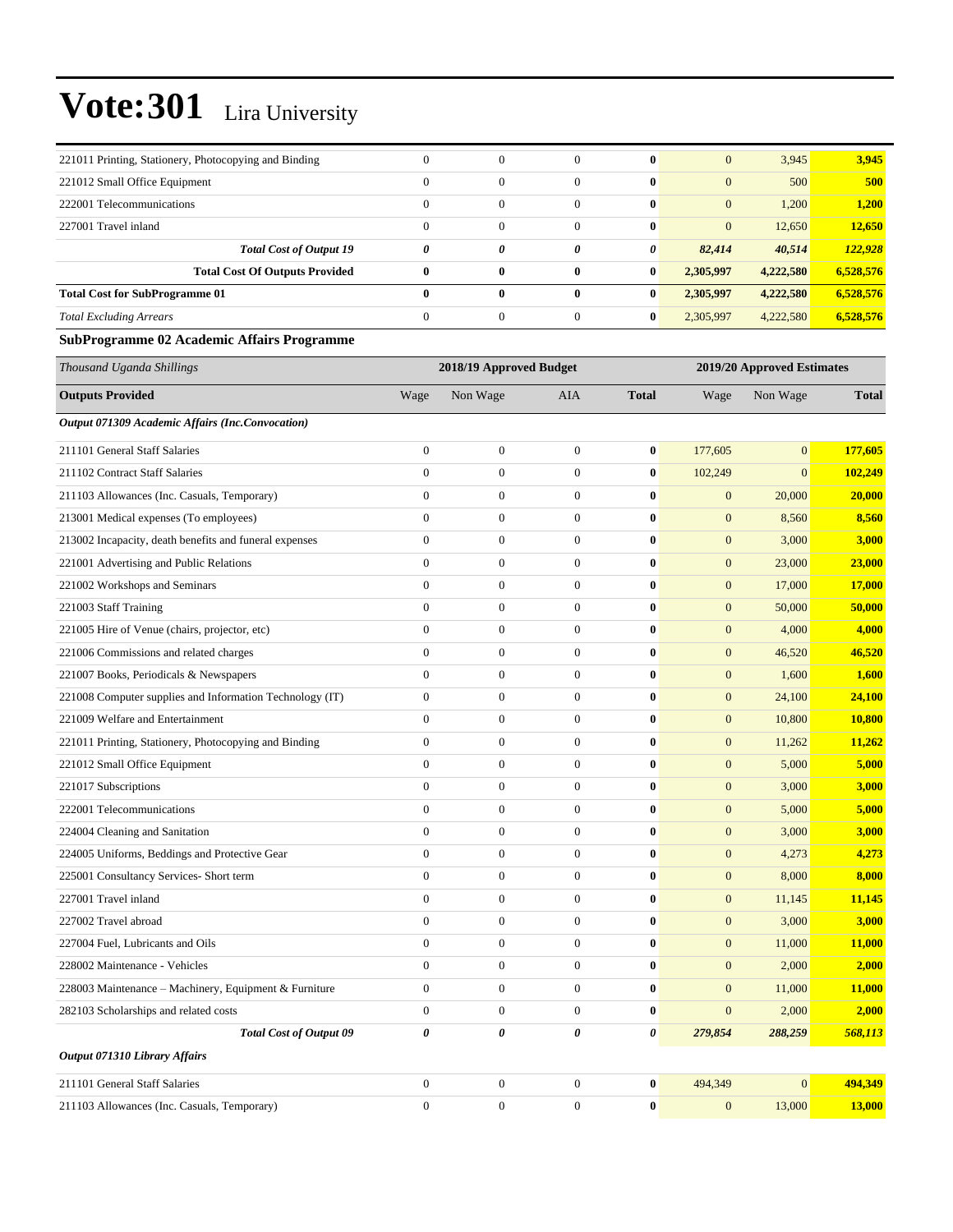| 213001 Medical expenses (To employees)                   | $\overline{0}$ | $\mathbf{0}$     | $\mathbf{0}$ | $\bf{0}$     | $\overline{0}$ | 6,000   | 6,000      |
|----------------------------------------------------------|----------------|------------------|--------------|--------------|----------------|---------|------------|
| 221002 Workshops and Seminars                            | $\Omega$       | $\overline{0}$   | $\mathbf{0}$ | $\mathbf{0}$ | $\overline{0}$ | 20,000  | 20,000     |
| 221007 Books, Periodicals & Newspapers                   | $\Omega$       | $\overline{0}$   | $\Omega$     | $\bf{0}$     | $\overline{0}$ | 71,626  | 71,626     |
| 221008 Computer supplies and Information Technology (IT) | $\overline{0}$ | $\boldsymbol{0}$ | $\Omega$     | $\bf{0}$     | $\mathbf{0}$   | 30,000  | 30,000     |
| 221009 Welfare and Entertainment                         | $\overline{0}$ | $\overline{0}$   | $\mathbf{0}$ | $\bf{0}$     | $\mathbf{0}$   | 13,500  | 13,500     |
| 221011 Printing, Stationery, Photocopying and Binding    | $\overline{0}$ | $\overline{0}$   | $\mathbf{0}$ | $\bf{0}$     | $\mathbf{0}$   | 6,250   | 6,250      |
| 221012 Small Office Equipment                            | $\Omega$       | $\overline{0}$   | $\mathbf{0}$ | $\bf{0}$     | $\mathbf{0}$   | 500     | 500        |
| 221017 Subscriptions                                     | $\overline{0}$ | $\overline{0}$   | $\mathbf{0}$ | $\bf{0}$     | $\overline{0}$ | 63,500  | 63,500     |
| 222001 Telecommunications                                | $\overline{0}$ | $\mathbf{0}$     | $\Omega$     | $\mathbf{0}$ | $\mathbf{0}$   | 3,000   | 3,000      |
| 222002 Postage and Courier                               | $\overline{0}$ | $\mathbf{0}$     | $\mathbf{0}$ | $\bf{0}$     | $\overline{0}$ | 300     | <b>300</b> |
| 224004 Cleaning and Sanitation                           | $\Omega$       | $\mathbf{0}$     | $\mathbf{0}$ | $\bf{0}$     | $\overline{0}$ | 3,000   | 3,000      |
| 224005 Uniforms, Beddings and Protective Gear            | $\overline{0}$ | $\mathbf{0}$     | $\Omega$     | $\bf{0}$     | $\overline{0}$ | 2,000   | 2,000      |
| 225001 Consultancy Services- Short term                  | $\overline{0}$ | $\mathbf{0}$     | $\mathbf{0}$ | $\bf{0}$     | $\overline{0}$ | 5,000   | 5,000      |
| 225002 Consultancy Services-Long-term                    | $\overline{0}$ | $\mathbf{0}$     | $\mathbf{0}$ | $\mathbf{0}$ | $\mathbf{0}$   | 50,000  | 50,000     |
| 227001 Travel inland                                     | $\overline{0}$ | $\mathbf{0}$     | $\mathbf{0}$ | $\bf{0}$     | $\overline{0}$ | 29,000  | 29,000     |
| 227002 Travel abroad                                     | $\Omega$       | $\overline{0}$   | $\mathbf{0}$ | $\bf{0}$     | $\mathbf{0}$   | 26,145  | 26,145     |
| 227004 Fuel, Lubricants and Oils                         | $\Omega$       | $\overline{0}$   | $\mathbf{0}$ | $\bf{0}$     | $\overline{0}$ | 12,000  | 12,000     |
| <b>Total Cost of Output 10</b>                           | 0              | 0                | 0            | 0            | 494,349        | 354,821 | 849,170    |
| <b>Total Cost Of Outputs Provided</b>                    | $\bf{0}$       | $\bf{0}$         | $\bf{0}$     | $\bf{0}$     | 774,203        | 643,080 | 1,417,283  |
| <b>Total Cost for SubProgramme 02</b>                    | $\mathbf{0}$   | $\bf{0}$         | $\mathbf{0}$ | $\bf{0}$     | 774,203        | 643,080 | 1,417,283  |
| <b>Total Excluding Arrears</b>                           | $\Omega$       | $\mathbf{0}$     | $\Omega$     | 0            | 774,203        | 643,080 | 1,417,283  |
|                                                          |                |                  |              |              |                |         |            |

#### **SubProgramme 04 Student Affairs Programme**

| Thousand Uganda Shillings                                             |                | 2018/19 Approved Budget |              |              |                  | 2019/20 Approved Estimates |              |  |
|-----------------------------------------------------------------------|----------------|-------------------------|--------------|--------------|------------------|----------------------------|--------------|--|
| <b>Outputs Provided</b>                                               | Wage           | Non Wage                | <b>AIA</b>   | <b>Total</b> | Wage             | Non Wage                   | <b>Total</b> |  |
| Output 071311 Student Affairs (Sports affairs, guild affairs, chapel) |                |                         |              |              |                  |                            |              |  |
| 211101 General Staff Salaries                                         | $\overline{0}$ | $\overline{0}$          | $\Omega$     | $\bf{0}$     | 50,964           | $\overline{0}$             | 50,964       |  |
| 211102 Contract Staff Salaries                                        | $\Omega$       | $\overline{0}$          | $\Omega$     | $\bf{0}$     | 102,249          | $\Omega$                   | 102,249      |  |
| 211103 Allowances (Inc. Casuals, Temporary)                           | $\overline{0}$ | $\overline{0}$          | $\mathbf{0}$ | $\bf{0}$     | $\overline{0}$   | 508,862                    | 508,862      |  |
| 213001 Medical expenses (To employees)                                | $\Omega$       | $\overline{0}$          | $\Omega$     | $\bf{0}$     | $\overline{0}$   | 2,000                      | 2,000        |  |
| 213002 Incapacity, death benefits and funeral expenses                | $\overline{0}$ | $\overline{0}$          | $\Omega$     | $\mathbf{0}$ | $\mathbf{0}$     | 2,000                      | 2,000        |  |
| 221002 Workshops and Seminars                                         | $\overline{0}$ | $\boldsymbol{0}$        | $\mathbf{0}$ | $\bf{0}$     | $\mathbf{0}$     | 10,000                     | 10,000       |  |
| 221007 Books, Periodicals & Newspapers                                | $\Omega$       | $\overline{0}$          | $\Omega$     | $\mathbf{0}$ | $\mathbf{0}$     | 1,460                      | 1,460        |  |
| 221008 Computer supplies and Information Technology (IT)              | $\Omega$       | $\mathbf{0}$            | $\Omega$     | $\bf{0}$     | $\mathbf{0}$     | 5,000                      | 5,000        |  |
| 221009 Welfare and Entertainment                                      | $\Omega$       | $\overline{0}$          | $\Omega$     | $\mathbf{0}$ | $\mathbf{0}$     | 34,000                     | 34,000       |  |
| 221011 Printing, Stationery, Photocopying and Binding                 | $\overline{0}$ | $\mathbf{0}$            | $\mathbf{0}$ | $\bf{0}$     | $\overline{0}$   | 7,000                      | 7,000        |  |
| 221012 Small Office Equipment                                         | $\overline{0}$ | $\mathbf{0}$            | $\mathbf{0}$ | $\bf{0}$     | $\boldsymbol{0}$ | 451                        | 451          |  |
| 221017 Subscriptions                                                  | $\overline{0}$ | $\mathbf{0}$            | $\mathbf{0}$ | $\mathbf{0}$ | $\mathbf{0}$     | 2,000                      | 2,000        |  |
| 222001 Telecommunications                                             | $\overline{0}$ | $\overline{0}$          | $\mathbf{0}$ | $\mathbf{0}$ | $\overline{0}$   | 1,500                      | 1,500        |  |
| 224001 Medical Supplies                                               | $\Omega$       | $\mathbf{0}$            | $\Omega$     | $\mathbf{0}$ | $\overline{0}$   | 13,640                     | 13,640       |  |
| 224005 Uniforms, Beddings and Protective Gear                         | $\Omega$       | $\mathbf{0}$            | $\Omega$     | $\bf{0}$     | $\overline{0}$   | 17,000                     | 17,000       |  |
| 227001 Travel inland                                                  | $\overline{0}$ | $\mathbf{0}$            | $\mathbf{0}$ | $\bf{0}$     | $\overline{0}$   | 9,000                      | 9,000        |  |
| 227002 Travel abroad                                                  | $\Omega$       | $\overline{0}$          | $\mathbf{0}$ | $\bf{0}$     | $\overline{0}$   | 7,601                      | 7,601        |  |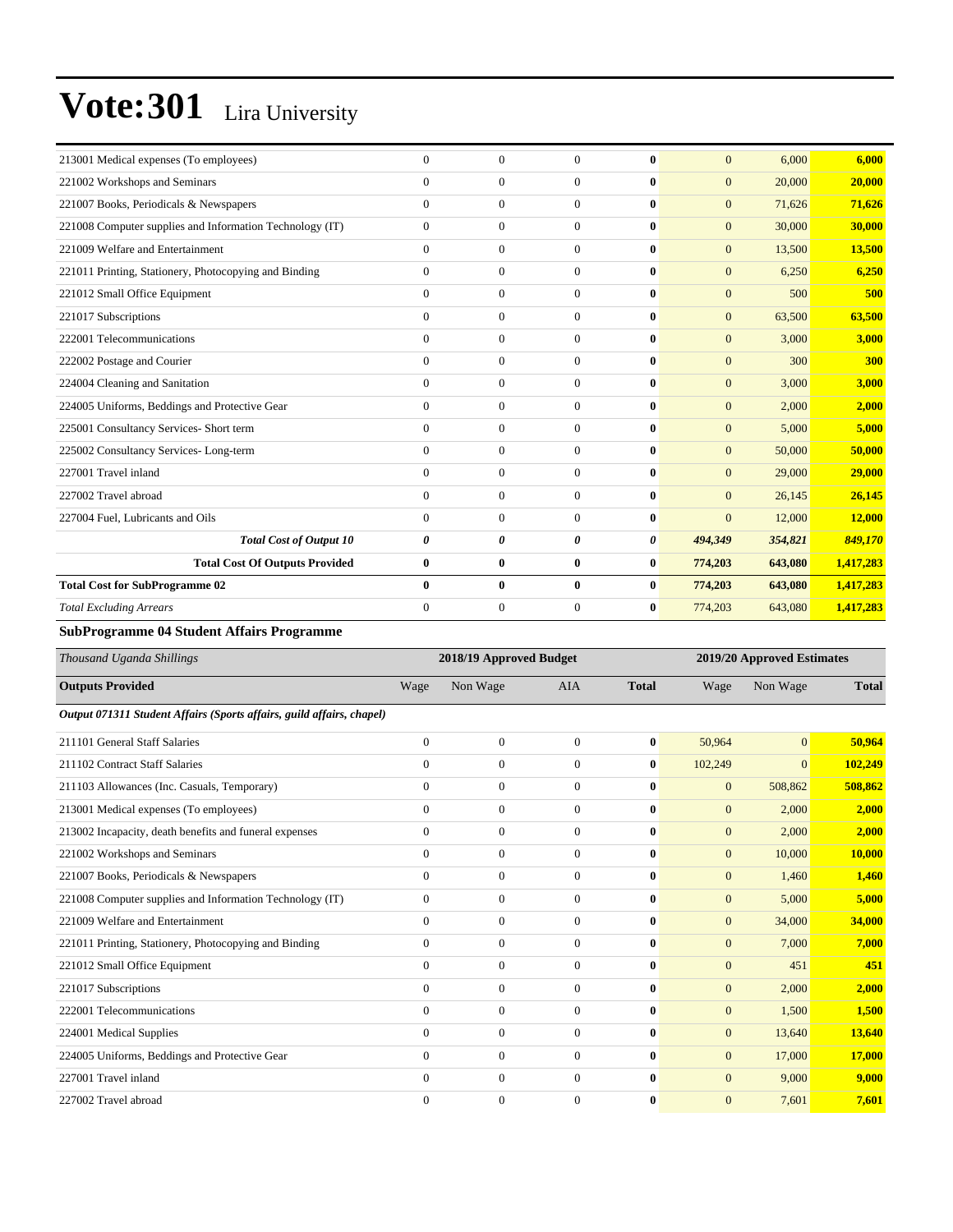| 227004 Fuel, Lubricants and Oils                                                           | $\theta$              | $\boldsymbol{0}$        | $\overline{0}$   | $\bf{0}$              | $\mathbf{0}$          | 7,000                      | 7,000         |
|--------------------------------------------------------------------------------------------|-----------------------|-------------------------|------------------|-----------------------|-----------------------|----------------------------|---------------|
| <b>Total Cost of Output 11</b>                                                             | $\boldsymbol{\theta}$ | 0                       | 0                | 0                     | 153,213               | 628,513                    | 781,726       |
| <b>Total Cost Of Outputs Provided</b>                                                      | $\bf{0}$              | $\bf{0}$                | $\bf{0}$         | $\bf{0}$              | 153,213               | 628,513                    | 781,726       |
| <b>Outputs Funded</b>                                                                      | Wage                  | Non Wage                | <b>AIA</b>       | <b>Total</b>          | Wage                  | Non Wage                   | <b>Total</b>  |
| Output 071353 Guild Services                                                               |                       |                         |                  |                       |                       |                            |               |
| 263104 Transfers to other govt. Units (Current)                                            | $\mathbf{0}$          | $\boldsymbol{0}$        | $\boldsymbol{0}$ | $\bf{0}$              | $\mathbf{0}$          | 87,420                     | 87,420        |
| o/w Transfers to other govt. Units (Students Guild activities<br>including Guild projects) | $\theta$              | 0                       | 0                | $\bf{0}$              | $\boldsymbol{0}$      | 87,420                     | 87,420        |
| <b>Total Cost of Output 53</b>                                                             | $\pmb{\theta}$        | 0                       | 0                | $\pmb{\theta}$        | $\boldsymbol{\theta}$ | 87,420                     | 87,420        |
| <b>Total Cost Of Outputs Funded</b>                                                        | $\bf{0}$              | $\bf{0}$                | $\bf{0}$         | $\bf{0}$              | $\bf{0}$              | 87,420                     | 87,420        |
| <b>Total Cost for SubProgramme 04</b>                                                      | $\bf{0}$              | $\bf{0}$                | $\bf{0}$         | $\bf{0}$              | 153,213               | 715,933                    | 869,146       |
| <b>Total Excluding Arrears</b>                                                             | $\mathbf{0}$          | $\boldsymbol{0}$        | $\boldsymbol{0}$ | $\bf{0}$              | 153,213               | 715,933                    | 869,146       |
| <b>SubProgramme 09 Projects</b>                                                            |                       |                         |                  |                       |                       |                            |               |
| Thousand Uganda Shillings                                                                  |                       | 2018/19 Approved Budget |                  |                       |                       | 2019/20 Approved Estimates |               |
| <b>Outputs Provided</b>                                                                    | Wage                  | Non Wage                | AIA              | <b>Total</b>          | Wage                  | Non Wage                   | <b>Total</b>  |
| Output 071301 Administrative Services                                                      |                       |                         |                  |                       |                       |                            |               |
| 221008 Computer supplies and Information Technology (IT)                                   | $\boldsymbol{0}$      | $\boldsymbol{0}$        | $\mathbf{0}$     | $\bf{0}$              | $\mathbf{0}$          | 50,000                     | 50,000        |
| 222003 Information and communications technology (ICT)                                     | $\mathbf{0}$          | $\boldsymbol{0}$        | $\overline{0}$   | $\bf{0}$              | $\mathbf{0}$          | 100,000                    | 100,000       |
| 223003 Rent – (Produced Assets) to private entities                                        | $\mathbf{0}$          | $\boldsymbol{0}$        | $\overline{0}$   | $\bf{0}$              | $\mathbf{0}$          | 50,000                     | 50,000        |
| 223007 Other Utilities- (fuel, gas, firewood, charcoal)                                    | $\mathbf{0}$          | $\boldsymbol{0}$        | $\boldsymbol{0}$ | $\bf{0}$              | $\mathbf{0}$          | 4,000                      | 4,000         |
| 228001 Maintenance - Civil                                                                 | $\mathbf{0}$          | $\boldsymbol{0}$        | $\overline{0}$   | $\bf{0}$              | $\mathbf{0}$          | 300,151                    | 300,151       |
| 228003 Maintenance – Machinery, Equipment & Furniture                                      | $\boldsymbol{0}$      | $\boldsymbol{0}$        | $\boldsymbol{0}$ | $\bf{0}$              | $\mathbf{0}$          | 100,000                    | 100,000       |
| <b>Total Cost of Output 01</b>                                                             | $\pmb{\theta}$        | 0                       | 0                | $\boldsymbol{\theta}$ | $\boldsymbol{\theta}$ | 604,151                    | 604,151       |
| <b>Total Cost Of Outputs Provided</b>                                                      | $\bf{0}$              | $\bf{0}$                | $\bf{0}$         | $\bf{0}$              | $\bf{0}$              | 604,151                    | 604,151       |
| <b>Total Cost for SubProgramme 09</b>                                                      | $\bf{0}$              | $\bf{0}$                | $\bf{0}$         | $\bf{0}$              | $\bf{0}$              | 604,151                    | 604,151       |
| <b>Total Excluding Arrears</b>                                                             | $\mathbf{0}$          | $\boldsymbol{0}$        | $\overline{0}$   | $\bf{0}$              | $\mathbf{0}$          | 604,151                    | 604,151       |
| <b>SubProgramme 11 Clinical Services</b>                                                   |                       |                         |                  |                       |                       |                            |               |
| Thousand Uganda Shillings                                                                  |                       | 2018/19 Approved Budget |                  |                       |                       | 2019/20 Approved Estimates |               |
| <b>Outputs Provided</b>                                                                    | Wage                  | Non Wage                | AIA              | <b>Total</b>          | Wage                  | Non Wage                   | <b>Total</b>  |
| Output 071308 University Hospital/Clinic                                                   |                       |                         |                  |                       |                       |                            |               |
| 211101 General Staff Salaries                                                              | $\mathbf{0}$          | $\boldsymbol{0}$        | $\boldsymbol{0}$ | $\bf{0}$              | 258,876               | $\mathbf{0}$               | 258,876       |
| 211102 Contract Staff Salaries                                                             | $\boldsymbol{0}$      | $\boldsymbol{0}$        | $\boldsymbol{0}$ | $\bf{0}$              | 115,507               | $\mathbf{0}$               | 115,507       |
| 211103 Allowances (Inc. Casuals, Temporary)                                                | $\mathbf{0}$          | $\boldsymbol{0}$        | $\boldsymbol{0}$ | $\bf{0}$              | $\mathbf{0}$          | 6,080                      | 6,080         |
| 213002 Incapacity, death benefits and funeral expenses                                     | $\mathbf{0}$          | $\boldsymbol{0}$        | $\overline{0}$   | $\bf{0}$              | $\mathbf{0}$          | 2,000                      | 2,000         |
| 221001 Advertising and Public Relations                                                    | $\overline{0}$        | $\boldsymbol{0}$        | $\overline{0}$   | $\bf{0}$              | $\boldsymbol{0}$      | 5,000                      | 5,000         |
| 221002 Workshops and Seminars                                                              | $\mathbf{0}$          | $\boldsymbol{0}$        | $\overline{0}$   | $\bf{0}$              | $\mathbf{0}$          | 4,000                      | 4,000         |
| 221007 Books, Periodicals & Newspapers                                                     | $\boldsymbol{0}$      | $\boldsymbol{0}$        | $\boldsymbol{0}$ | $\bf{0}$              | $\mathbf{0}$          | 1,500                      | 1,500         |
| 221008 Computer supplies and Information Technology (IT)                                   | $\mathbf{0}$          | $\boldsymbol{0}$        | $\boldsymbol{0}$ | $\bf{0}$              | $\mathbf{0}$          | 9,000                      | 9,000         |
| 221009 Welfare and Entertainment                                                           | $\mathbf{0}$          | $\boldsymbol{0}$        | $\overline{0}$   | $\bf{0}$              | $\mathbf{0}$          | 10,000                     | 10,000        |
| 221011 Printing, Stationery, Photocopying and Binding                                      | $\overline{0}$        | $\boldsymbol{0}$        | $\overline{0}$   | $\bf{0}$              | $\boldsymbol{0}$      | 10,200                     | <b>10,200</b> |
| 221012 Small Office Equipment                                                              | $\boldsymbol{0}$      | $\boldsymbol{0}$        | $\boldsymbol{0}$ | $\bf{0}$              | $\mathbf{0}$          | 500                        | 500           |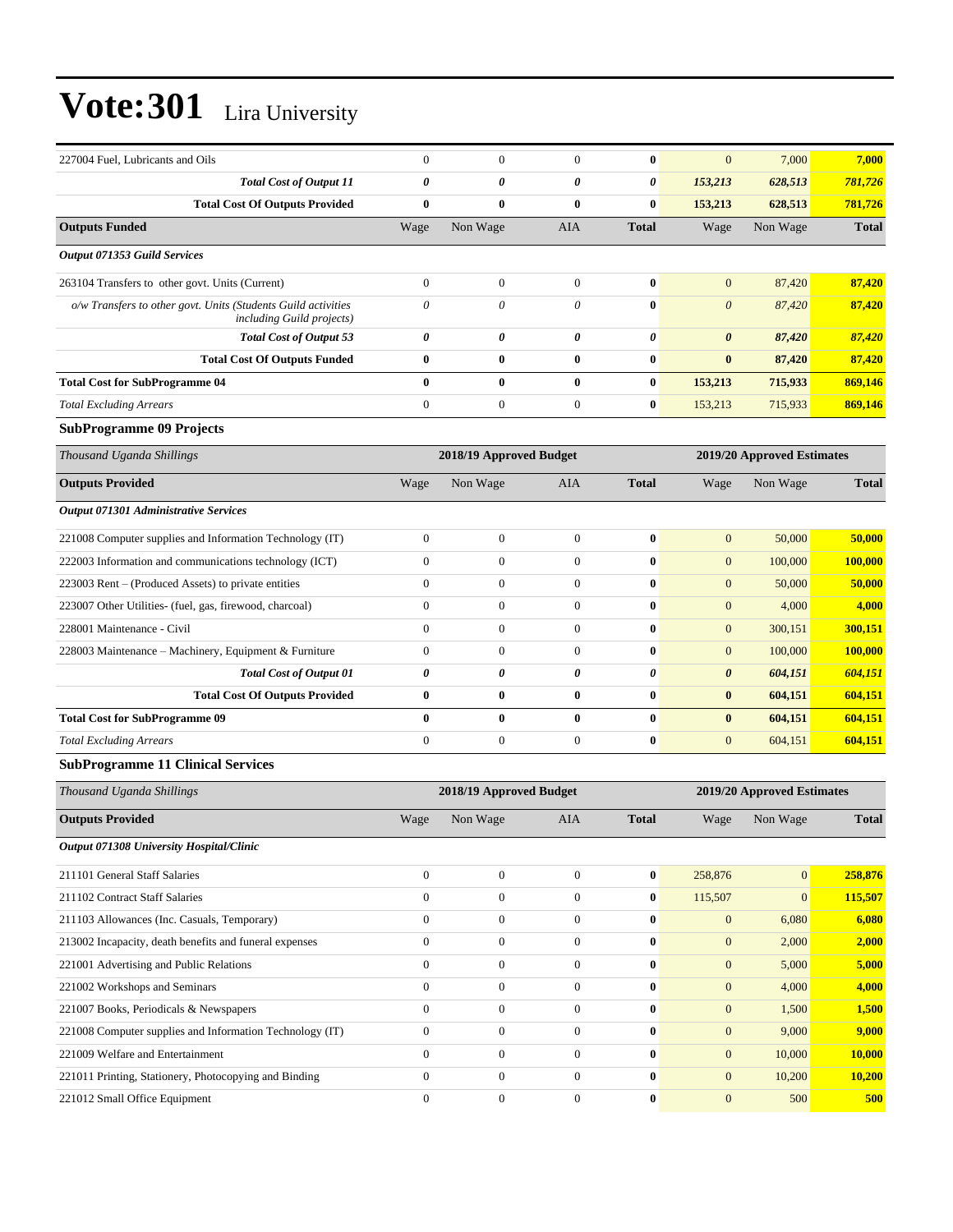| 222001 Telecommunications                             | $\mathbf{0}$ | $\mathbf{0}$     | $\Omega$     | $\mathbf{0}$ | $\mathbf{0}$ | 5,400   | 5,400   |
|-------------------------------------------------------|--------------|------------------|--------------|--------------|--------------|---------|---------|
| 224001 Medical Supplies                               | $\Omega$     | $\Omega$         | $\Omega$     | $\mathbf{0}$ | $\mathbf{0}$ | 100,078 | 100,078 |
| 224004 Cleaning and Sanitation                        | $\mathbf{0}$ | $\boldsymbol{0}$ | $\Omega$     | $\bf{0}$     | $\mathbf{0}$ | 50,000  | 50,000  |
| 224005 Uniforms, Beddings and Protective Gear         | $\mathbf{0}$ | $\overline{0}$   | $\Omega$     | $\bf{0}$     | $\mathbf{0}$ | 24,100  | 24,100  |
| 226001 Insurances                                     | $\Omega$     | $\boldsymbol{0}$ | $\Omega$     | $\mathbf{0}$ | $\mathbf{0}$ | 10,000  | 10,000  |
| 227001 Travel inland                                  | $\Omega$     | $\Omega$         | $\Omega$     | $\mathbf{0}$ | $\mathbf{0}$ | 15,000  | 15,000  |
| 227004 Fuel, Lubricants and Oils                      | $\Omega$     | $\Omega$         | $\theta$     | $\mathbf{0}$ | $\mathbf{0}$ | 35,000  | 35,000  |
| 228002 Maintenance - Vehicles                         | $\theta$     | $\overline{0}$   | $\Omega$     | $\bf{0}$     | $\mathbf{0}$ | 15,000  | 15,000  |
| 228003 Maintenance – Machinery, Equipment & Furniture | $\mathbf{0}$ | $\mathbf{0}$     | $\theta$     | $\bf{0}$     | $\mathbf{0}$ | 5,000   | 5,000   |
| <b>Total Cost of Output 08</b>                        | 0            | 0                | 0            | 0            | 374,383      | 307,858 | 682,241 |
| <b>Total Cost Of Outputs Provided</b>                 | $\bf{0}$     | $\bf{0}$         | $\bf{0}$     | $\bf{0}$     | 374,383      | 307,858 | 682,241 |
| <b>Total Cost for SubProgramme 11</b>                 | $\mathbf{0}$ | $\mathbf{0}$     | $\mathbf{0}$ | $\mathbf{0}$ | 374,383      | 307,858 | 682,241 |
| <b>Total Excluding Arrears</b>                        | $\mathbf{0}$ | $\mathbf{0}$     | $\theta$     | $\bf{0}$     | 374,383      | 307,858 | 682,241 |

*Development Budget Estimates*

| <b>Project 1414 Support to Lira University Infrastructure Development</b> |                               |                         |              |              |                               |                       |              |  |
|---------------------------------------------------------------------------|-------------------------------|-------------------------|--------------|--------------|-------------------------------|-----------------------|--------------|--|
| Thousand Uganda Shillings                                                 |                               | 2018/19 Approved Budget |              |              | 2019/20 Approved Estimates    |                       |              |  |
| <b>Capital Purchases</b>                                                  | <b>GoU Dev't External Fin</b> |                         | <b>AIA</b>   | <b>Total</b> | <b>GoU Dev't External Fin</b> |                       | <b>Total</b> |  |
| Output 071372 Government Buildings and Administrative Infrastructure      |                               |                         |              |              |                               |                       |              |  |
| 312101 Non-Residential Buildings                                          | $\Omega$                      | $\mathbf{0}$            | $\Omega$     | $\bf{0}$     | 2,500,000                     | $\mathbf{0}$          | 2,500,000    |  |
| Total Cost Of Output 071372                                               | 0                             | 0                       | 0            | 0            | 2,500,000                     | $\boldsymbol{\theta}$ | 2,500,000    |  |
| <b>Total Cost for Capital Purchases</b>                                   | $\Omega$                      | $\mathbf{0}$            | $\Omega$     | $\bf{0}$     | 2,500,000                     | $\mathbf{0}$          | 2,500,000    |  |
| <b>Total Cost for Project: 1414</b>                                       | $\Omega$                      | $\mathbf{0}$            | $\Omega$     | $\mathbf{0}$ | 2,500,000                     | $\overline{0}$        | 2,500,000    |  |
| <b>Total Excluding Arrears</b>                                            | $\overline{0}$                | $\mathbf{0}$            | $\Omega$     | $\bf{0}$     | 2,500,000                     | $\mathbf{0}$          | 2,500,000    |  |
|                                                                           | GoU                           | <b>External Fin</b>     | <b>AIA</b>   | <b>Total</b> | GoU                           | <b>External Fin</b>   | <b>Total</b> |  |
| <b>Total Cost for Programme 13</b>                                        | 0                             | $\bf{0}$                | $\mathbf{0}$ | $\mathbf{0}$ | 12,601,396                    | $\bf{0}$              | 12,601,396   |  |
| <b>Total Excluding Arrears</b>                                            | $\mathbf{0}$                  | $\mathbf{0}$            | $\Omega$     | $\bf{0}$     | 12,601,396                    | $\mathbf{0}$          | 12,601,396   |  |

#### *Programme :0714 Delivery of Tertiary Education Programme*

*Recurrent Budget Estimates*

#### **SubProgramme 06 Faculty of Health Science**

| Thousand Uganda Shillings                                |                | 2018/19 Approved Budget |              |              | 2019/20 Approved Estimates |                |              |
|----------------------------------------------------------|----------------|-------------------------|--------------|--------------|----------------------------|----------------|--------------|
| <b>Outputs Provided</b>                                  | Wage           | Non Wage                | <b>AIA</b>   | <b>Total</b> | Wage                       | Non Wage       | <b>Total</b> |
| Output 071401 Teaching and Training                      |                |                         |              |              |                            |                |              |
| 211101 General Staff Salaries                            | $\overline{0}$ | $\mathbf{0}$            | $\Omega$     | $\bf{0}$     | 3,896,754                  | $\mathbf{0}$   | 3,896,754    |
| 211102 Contract Staff Salaries                           | $\mathbf{0}$   | $\mathbf{0}$            | $\Omega$     | $\bf{0}$     | 173,103                    | $\overline{0}$ | 173,103      |
| 211103 Allowances (Inc. Casuals, Temporary)              | $\Omega$       | $\mathbf{0}$            | $\Omega$     | $\mathbf{0}$ | $\mathbf{0}$               | 62,040         | 62,040       |
| 213002 Incapacity, death benefits and funeral expenses   | $\theta$       | $\mathbf{0}$            | $\mathbf{0}$ | $\mathbf{0}$ | $\mathbf{0}$               | 2,000          | 2,000        |
| 221002 Workshops and Seminars                            | $\mathbf{0}$   | $\mathbf{0}$            | $\mathbf{0}$ | $\mathbf{0}$ | $\mathbf{0}$               | 7,000          | 7,000        |
| 221007 Books, Periodicals & Newspapers                   | $\Omega$       | $\mathbf{0}$            | $\Omega$     | $\mathbf{0}$ | $\mathbf{0}$               | 1,500          | 1,500        |
| 221008 Computer supplies and Information Technology (IT) | $\Omega$       | $\mathbf{0}$            | $\Omega$     | $\mathbf{0}$ | $\mathbf{0}$               | 15,000         | 15,000       |
| 221009 Welfare and Entertainment                         | $\Omega$       | $\mathbf{0}$            | $\Omega$     | $\mathbf{0}$ | $\mathbf{0}$               | 10,000         | 10,000       |
| 221011 Printing, Stationery, Photocopying and Binding    | $\mathbf{0}$   | $\mathbf{0}$            | $\mathbf{0}$ | $\bf{0}$     | $\mathbf{0}$               | 10,000         | 10,000       |
| 221012 Small Office Equipment                            | $\Omega$       | $\mathbf{0}$            | $\Omega$     | $\bf{0}$     | $\mathbf{0}$               | 500            | 500          |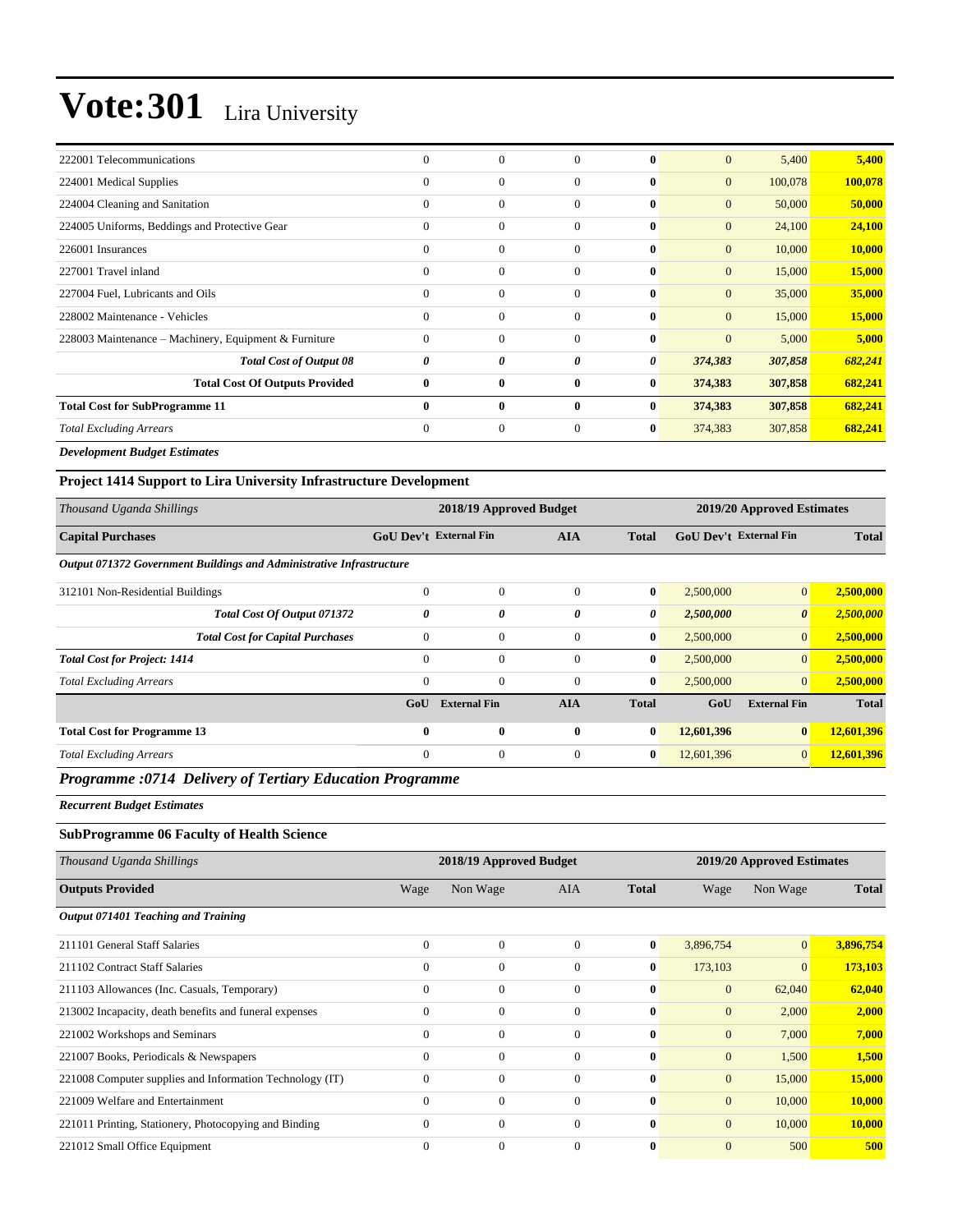| 221017 Subscriptions                                  | $\mathbf{0}$ | $\mathbf{0}$   | $\Omega$     | $\mathbf{0}$ | $\mathbf{0}$   | 4,000   | 4,000     |
|-------------------------------------------------------|--------------|----------------|--------------|--------------|----------------|---------|-----------|
| 222001 Telecommunications                             | $\mathbf{0}$ | $\mathbf{0}$   | $\mathbf{0}$ | $\mathbf{0}$ | $\mathbf{0}$   | 3,100   | 3,100     |
| 224004 Cleaning and Sanitation                        | $\Omega$     | $\overline{0}$ | $\mathbf{0}$ | $\bf{0}$     | $\mathbf{0}$   | 10,000  | 10,000    |
| 224005 Uniforms, Beddings and Protective Gear         | $\mathbf{0}$ | $\overline{0}$ | $\mathbf{0}$ | $\bf{0}$     | $\mathbf{0}$   | 20,000  | 20,000    |
| 227001 Travel inland                                  | $\Omega$     | $\mathbf{0}$   | $\Omega$     | $\bf{0}$     | $\mathbf{0}$   | 40,000  | 40,000    |
| 227002 Travel abroad                                  | $\Omega$     | $\mathbf{0}$   | $\Omega$     | $\bf{0}$     | $\mathbf{0}$   | 3,000   | 3,000     |
| 227004 Fuel, Lubricants and Oils                      | $\Omega$     | $\mathbf{0}$   | $\Omega$     | $\bf{0}$     | $\mathbf{0}$   | 60,059  | 60,059    |
| 228002 Maintenance - Vehicles                         | $\mathbf{0}$ | $\mathbf{0}$   | $\mathbf{0}$ | $\bf{0}$     | $\overline{0}$ | 10,000  | 10,000    |
| 228003 Maintenance – Machinery, Equipment & Furniture | $\mathbf{0}$ | $\mathbf{0}$   | $\mathbf{0}$ | $\bf{0}$     | $\mathbf{0}$   | 2,000   | 2,000     |
| <b>Total Cost of Output 01</b>                        | 0            | 0              | 0            | 0            | 4,069,856      | 260,199 | 4,330,056 |
| <b>Total Cost Of Outputs Provided</b>                 | $\bf{0}$     | $\bf{0}$       | $\bf{0}$     | $\bf{0}$     | 4,069,856      | 260,199 | 4,330,056 |
| <b>Total Cost for SubProgramme 06</b>                 | $\mathbf{0}$ | $\bf{0}$       | $\mathbf{0}$ | $\bf{0}$     | 4,069,856      | 260,199 | 4,330,056 |
| <b>Total Excluding Arrears</b>                        | $\Omega$     | $\theta$       | $\Omega$     | $\bf{0}$     | 4,069,856      | 260,199 | 4,330,056 |

**SubProgramme 07 Faculty of Management Sciences Programme**

| Thousand Uganda Shillings                                |                | 2018/19 Approved Budget |                  |              |                | 2019/20 Approved Estimates |              |  |
|----------------------------------------------------------|----------------|-------------------------|------------------|--------------|----------------|----------------------------|--------------|--|
| <b>Outputs Provided</b>                                  | Wage           | Non Wage                | <b>AIA</b>       | <b>Total</b> | Wage           | Non Wage                   | <b>Total</b> |  |
| Output 071401 Teaching and Training                      |                |                         |                  |              |                |                            |              |  |
| 211101 General Staff Salaries                            | $\mathbf{0}$   | $\boldsymbol{0}$        | $\theta$         | $\bf{0}$     | 1,121,300      | $\overline{0}$             | 1,121,300    |  |
| 211102 Contract Staff Salaries                           | $\overline{0}$ | $\overline{0}$          | $\theta$         | $\bf{0}$     | 97,521         | $\overline{0}$             | 97,521       |  |
| 211103 Allowances (Inc. Casuals, Temporary)              | $\overline{0}$ | $\overline{0}$          | $\theta$         | $\bf{0}$     | $\overline{0}$ | 306,000                    | 306,000      |  |
| 213001 Medical expenses (To employees)                   | $\overline{0}$ | $\boldsymbol{0}$        | $\boldsymbol{0}$ | $\bf{0}$     | $\mathbf{0}$   | 3,000                      | 3,000        |  |
| 213002 Incapacity, death benefits and funeral expenses   | $\mathbf{0}$   | $\boldsymbol{0}$        | $\overline{0}$   | $\bf{0}$     | $\mathbf{0}$   | 2,000                      | 2,000        |  |
| 221001 Advertising and Public Relations                  | $\Omega$       | $\overline{0}$          | $\Omega$         | $\bf{0}$     | $\overline{0}$ | 5,000                      | 5,000        |  |
| 221002 Workshops and Seminars                            | $\overline{0}$ | $\overline{0}$          | $\theta$         | $\bf{0}$     | $\overline{0}$ | 9,000                      | 9,000        |  |
| 221003 Staff Training                                    | $\overline{0}$ | $\boldsymbol{0}$        | $\overline{0}$   | $\bf{0}$     | $\mathbf{0}$   | 30,000                     | 30,000       |  |
| 221007 Books, Periodicals & Newspapers                   | $\overline{0}$ | $\boldsymbol{0}$        | $\mathbf{0}$     | $\bf{0}$     | $\mathbf{0}$   | 10,000                     | 10,000       |  |
| 221008 Computer supplies and Information Technology (IT) | $\overline{0}$ | $\boldsymbol{0}$        | $\theta$         | $\mathbf{0}$ | $\mathbf{0}$   | 12,000                     | 12,000       |  |
| 221009 Welfare and Entertainment                         | $\Omega$       | $\boldsymbol{0}$        | $\overline{0}$   | $\bf{0}$     | $\mathbf{0}$   | 5,000                      | 5,000        |  |
| 221011 Printing, Stationery, Photocopying and Binding    | $\overline{0}$ | $\overline{0}$          | $\theta$         | $\bf{0}$     | $\overline{0}$ | 35,000                     | 35,000       |  |
| 221012 Small Office Equipment                            | $\overline{0}$ | $\boldsymbol{0}$        | $\theta$         | $\bf{0}$     | $\mathbf{0}$   | 4,120                      | 4,120        |  |
| 222001 Telecommunications                                | $\overline{0}$ | $\boldsymbol{0}$        | $\theta$         | $\bf{0}$     | $\mathbf{0}$   | 2,600                      | 2,600        |  |
| 224004 Cleaning and Sanitation                           | $\mathbf{0}$   | $\boldsymbol{0}$        | $\theta$         | $\bf{0}$     | $\mathbf{0}$   | 13,000                     | 13,000       |  |
| 225001 Consultancy Services- Short term                  | $\overline{0}$ | $\boldsymbol{0}$        | $\theta$         | $\mathbf{0}$ | $\mathbf{0}$   | 9,479                      | 9,479        |  |
| 227001 Travel inland                                     | $\Omega$       | $\overline{0}$          | $\Omega$         | $\bf{0}$     | $\overline{0}$ | 17,000                     | 17,000       |  |
| 227004 Fuel, Lubricants and Oils                         | $\Omega$       | $\boldsymbol{0}$        | $\mathbf{0}$     | $\bf{0}$     | $\overline{0}$ | 14,000                     | 14,000       |  |
| 228003 Maintenance – Machinery, Equipment & Furniture    | $\mathbf{0}$   | $\boldsymbol{0}$        | $\theta$         | $\bf{0}$     | $\overline{0}$ | 3,000                      | 3,000        |  |
| <b>Total Cost of Output 01</b>                           | 0              | 0                       | 0                | 0            | 1,218,821      | 480,199                    | 1,699,021    |  |
| <b>Total Cost Of Outputs Provided</b>                    | $\bf{0}$       | $\bf{0}$                | $\bf{0}$         | $\bf{0}$     | 1,218,821      | 480,199                    | 1,699,021    |  |
| <b>Total Cost for SubProgramme 07</b>                    | $\bf{0}$       | $\bf{0}$                | $\bf{0}$         | $\bf{0}$     | 1,218,821      | 480,199                    | 1,699,021    |  |
| <b>Total Excluding Arrears</b>                           | $\Omega$       | $\mathbf{0}$            | $\Omega$         | $\bf{0}$     | 1,218,821      | 480,199                    | 1,699,021    |  |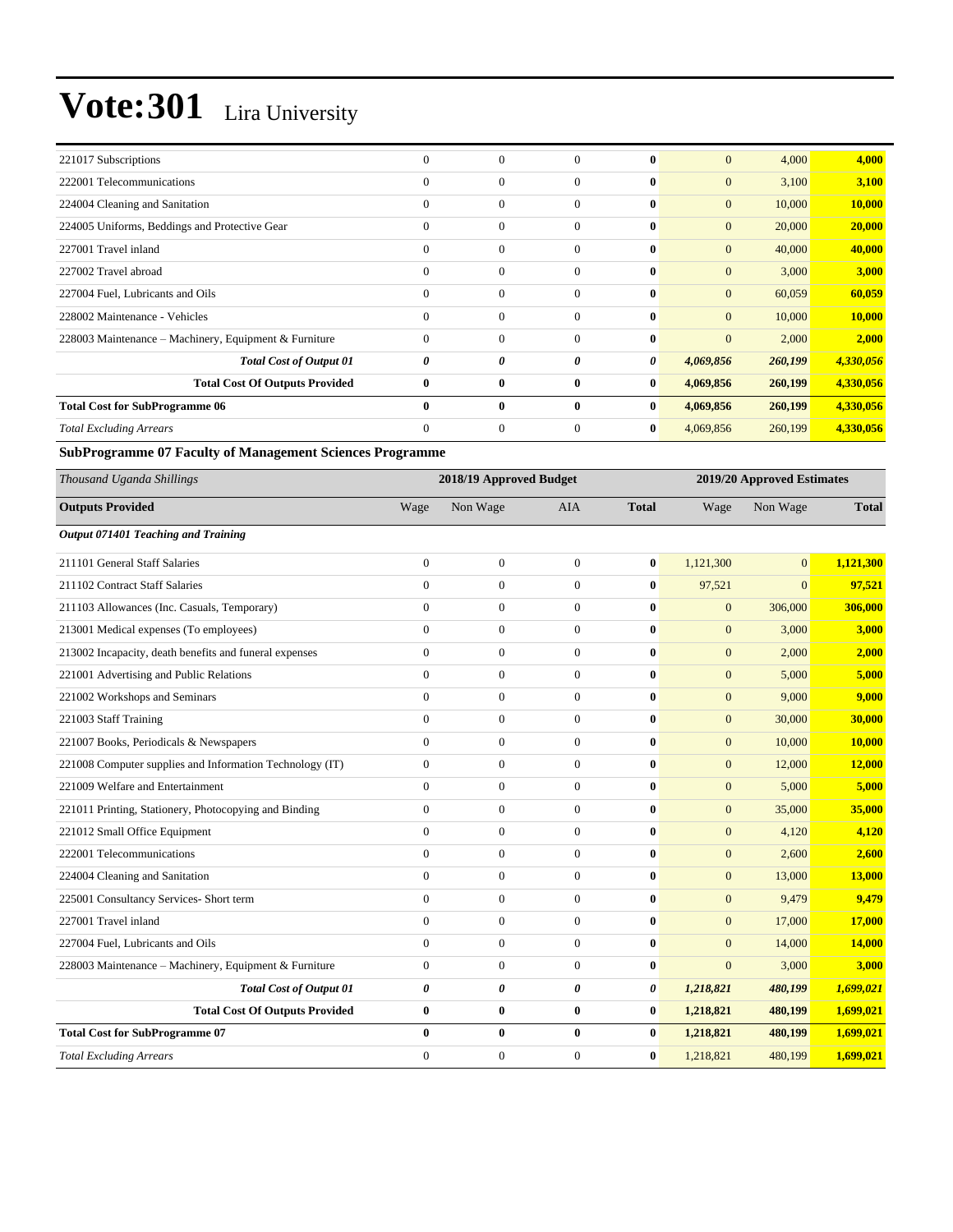#### **SubProgramme 10 Faculty of Education**

| Thousand Uganda Shillings                                |                  | 2018/19 Approved Budget |                  |              |                  | 2019/20 Approved Estimates |                         |
|----------------------------------------------------------|------------------|-------------------------|------------------|--------------|------------------|----------------------------|-------------------------|
| <b>Outputs Provided</b>                                  | Wage             | Non Wage                | <b>AIA</b>       | <b>Total</b> | Wage             | Non Wage                   | <b>Total</b>            |
| Output 071401 Teaching and Training                      |                  |                         |                  |              |                  |                            |                         |
| 211102 Contract Staff Salaries                           | $\mathbf{0}$     | $\boldsymbol{0}$        | $\overline{0}$   | $\bf{0}$     | 98,447           | $\overline{0}$             | 98,447                  |
| 211103 Allowances (Inc. Casuals, Temporary)              | $\overline{0}$   | $\boldsymbol{0}$        | $\overline{0}$   | $\bf{0}$     | $\mathbf{0}$     | 44,000                     | 44,000                  |
| 213001 Medical expenses (To employees)                   | $\overline{0}$   | $\boldsymbol{0}$        | $\boldsymbol{0}$ | $\bf{0}$     | $\mathbf{0}$     | 3,000                      | 3,000                   |
| 213002 Incapacity, death benefits and funeral expenses   | $\boldsymbol{0}$ | $\boldsymbol{0}$        | $\boldsymbol{0}$ | $\bf{0}$     | $\mathbf{0}$     | 2,600                      | 2,600                   |
| 221002 Workshops and Seminars                            | $\overline{0}$   | $\boldsymbol{0}$        | $\boldsymbol{0}$ | $\bf{0}$     | $\mathbf{0}$     | 10,380                     | 10,380                  |
| 221007 Books, Periodicals & Newspapers                   | $\overline{0}$   | $\boldsymbol{0}$        | $\overline{0}$   | $\bf{0}$     | $\mathbf{0}$     | 24,060                     | 24,060                  |
| 221008 Computer supplies and Information Technology (IT) | $\overline{0}$   | $\boldsymbol{0}$        | $\mathbf{0}$     | $\bf{0}$     | $\mathbf{0}$     | 9,810                      | 9,810                   |
| 221009 Welfare and Entertainment                         | $\overline{0}$   | $\boldsymbol{0}$        | $\boldsymbol{0}$ | $\bf{0}$     | $\mathbf{0}$     | 9,200                      | 9,200                   |
| 221011 Printing, Stationery, Photocopying and Binding    | $\mathbf{0}$     | $\boldsymbol{0}$        | $\boldsymbol{0}$ | $\bf{0}$     | $\mathbf{0}$     | 5,475                      | 5,475                   |
| 221012 Small Office Equipment                            | $\mathbf{0}$     | $\boldsymbol{0}$        | $\boldsymbol{0}$ | $\bf{0}$     | $\mathbf{0}$     | 2,451                      | 2,451                   |
| 221017 Subscriptions                                     | $\mathbf{0}$     | $\boldsymbol{0}$        | $\overline{0}$   | $\bf{0}$     | $\mathbf{0}$     | 3,000                      | 3,000                   |
| 222001 Telecommunications                                | $\mathbf{0}$     | $\boldsymbol{0}$        | $\mathbf{0}$     | $\bf{0}$     | $\mathbf{0}$     | 3,440                      | 3,440                   |
| 224004 Cleaning and Sanitation                           | $\overline{0}$   | $\boldsymbol{0}$        | $\boldsymbol{0}$ | $\bf{0}$     | $\mathbf{0}$     | 22,640                     | 22,640                  |
| 224005 Uniforms, Beddings and Protective Gear            | $\mathbf{0}$     | $\boldsymbol{0}$        | $\boldsymbol{0}$ | $\bf{0}$     | $\mathbf{0}$     | 3,400                      | 3,400                   |
| 227001 Travel inland                                     | $\overline{0}$   | $\boldsymbol{0}$        | $\boldsymbol{0}$ | $\bf{0}$     | $\mathbf{0}$     | 9,500                      | 9,500                   |
| 227002 Travel abroad                                     | $\overline{0}$   | $\mathbf{0}$            | $\overline{0}$   | $\bf{0}$     | $\mathbf{0}$     | 10,800                     | <b>10,800</b>           |
| 227004 Fuel, Lubricants and Oils                         | $\overline{0}$   | $\boldsymbol{0}$        | $\mathbf{0}$     | $\bf{0}$     | $\mathbf{0}$     | 7,000                      | 7,000                   |
| <b>Total Cost of Output 01</b>                           | 0                | 0                       | 0                | 0            | 98,447           | 170,756                    | 269,203                 |
| <b>Total Cost Of Outputs Provided</b>                    | $\bf{0}$         | $\bf{0}$                | 0                | $\bf{0}$     | 98,447           | 170,756                    | 269,203                 |
| <b>Total Cost for SubProgramme 10</b>                    | $\bf{0}$         | $\bf{0}$                | 0                | $\bf{0}$     | 98,447           | 170,756                    | 269,203                 |
| <b>Total Excluding Arrears</b>                           | $\mathbf{0}$     | $\boldsymbol{0}$        | $\overline{0}$   | $\bf{0}$     | 98,447           | 170,756                    | 269,203                 |
| N/A                                                      |                  |                         |                  |              |                  |                            |                         |
|                                                          | GoU              | <b>External Fin</b>     | <b>AIA</b>       | <b>Total</b> | GoU              | <b>External Fin</b>        | <b>Total</b>            |
| <b>Total Cost for Programme 14</b>                       | $\bf{0}$         | $\bf{0}$                | 0                | $\bf{0}$     | 6,298,280        | $\bf{0}$                   | 6,298,280               |
| <b>Total Excluding Arrears</b>                           | $\mathbf{0}$     | $\boldsymbol{0}$        | $\boldsymbol{0}$ | $\bf{0}$     | 6,298,280        | $\overline{0}$             | 6,298,280               |
| Programme :0751 Delivery of Tertiary Education           |                  |                         |                  |              |                  |                            |                         |
| <b>Recurrent Budget Estimates</b>                        |                  |                         |                  |              |                  |                            |                         |
| <b>SubProgramme 01 Headquarters</b>                      |                  |                         |                  |              |                  |                            |                         |
| Thousand Uganda Shillings                                |                  | 2018/19 Approved Budget |                  |              |                  | 2019/20 Approved Estimates |                         |
| <b>Outputs Provided</b>                                  | Wage             | Non Wage                | AIA              | <b>Total</b> | Wage             | Non Wage                   | <b>Total</b>            |
| Output 075101 Teaching and Training                      |                  |                         |                  |              |                  |                            |                         |
| 211101 General Staff Salaries                            | 5,894,102        | $\boldsymbol{0}$        | $\mathbf{0}$     | 5,894,102    | $\mathbf{0}$     | $\overline{0}$             | $\overline{\mathbf{0}}$ |
| 211103 Allowances (Inc. Casuals, Temporary)              | $\boldsymbol{0}$ | 87,000                  | 164,000          | 251,000      | $\mathbf{0}$     | $\overline{0}$             | $\mathbf{0}$            |
| 221001 Advertising and Public Relations                  | $\mathbf{0}$     | 24,000                  | 9,000            | 33,000       | $\mathbf{0}$     | $\overline{0}$             | $\mathbf{0}$            |
| 221002 Workshops and Seminars                            | $\mathbf{0}$     | 10,000                  | 17,000           | 27,000       | $\mathbf{0}$     | $\overline{0}$             | $\mathbf{0}$            |
| 221003 Staff Training                                    | $\mathbf{0}$     | $\boldsymbol{0}$        | 23,000           | 23,000       | $\mathbf{0}$     | $\overline{0}$             | $\mathbf{0}$            |
| 221005 Hire of Venue (chairs, projector, etc)            | $\mathbf{0}$     | $\boldsymbol{0}$        | 41,860           | 41,860       | $\mathbf{0}$     | $\overline{0}$             | $\mathbf{0}$            |
| 221006 Commissions and related charges                   | $\mathbf{0}$     | $\boldsymbol{0}$        | 30,000           | 30,000       | $\mathbf{0}$     | $\overline{0}$             | $\mathbf{0}$            |
| 221007 Books, Periodicals & Newspapers                   | $\boldsymbol{0}$ | $\boldsymbol{0}$        | 2,000            | 2,000        | $\boldsymbol{0}$ | $\overline{0}$             | $\mathbf{0}$            |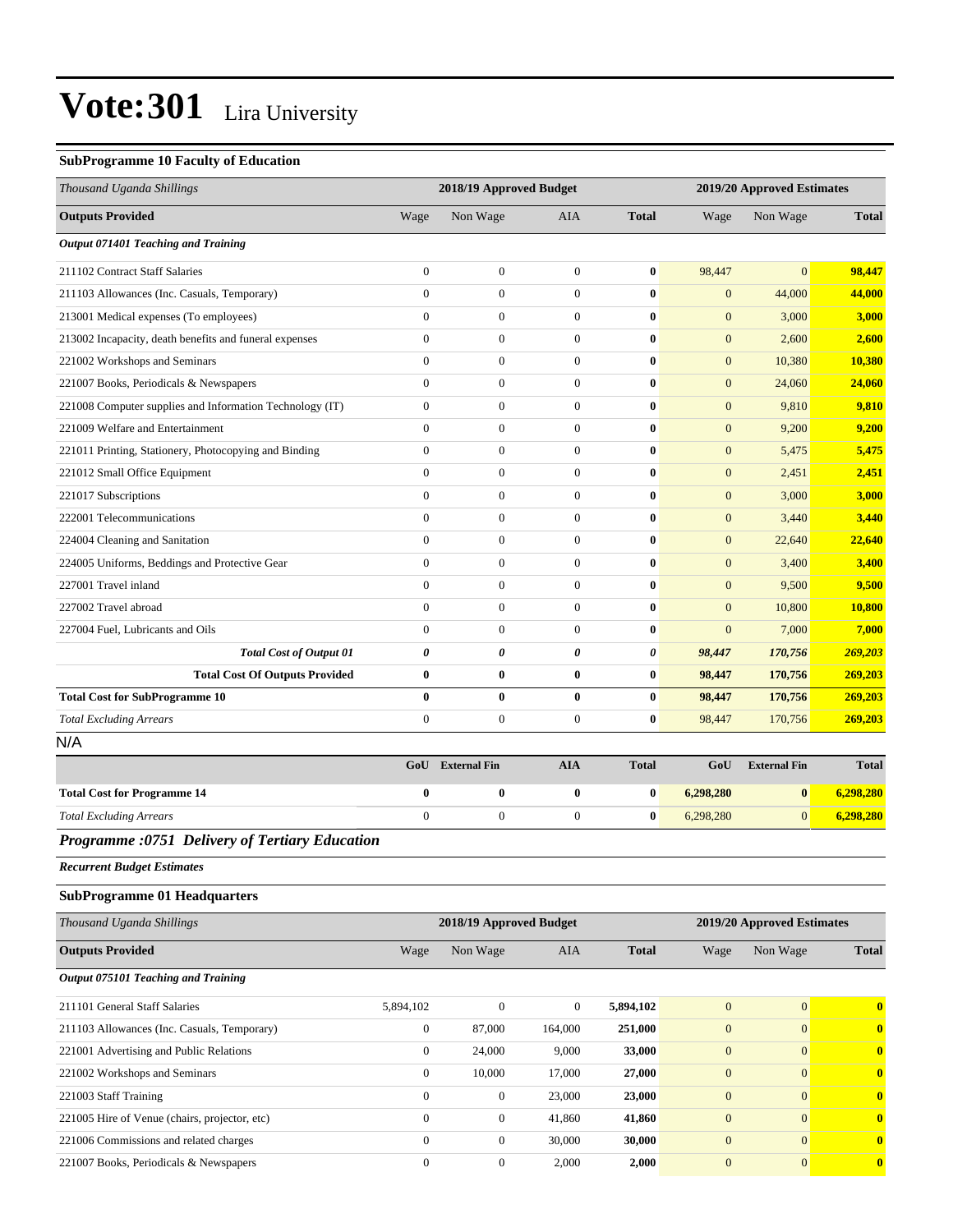| 221008 Computer supplies and Information Technology (IT) | $\boldsymbol{0}$ | 19,000           | 1,000            | 20,000    | $\boldsymbol{0}$      | $\mathbf{0}$          | $\bf{0}$              |
|----------------------------------------------------------|------------------|------------------|------------------|-----------|-----------------------|-----------------------|-----------------------|
| 221009 Welfare and Entertainment                         | $\overline{0}$   | $\boldsymbol{0}$ | 35,000           | 35,000    | $\mathbf{0}$          | $\mathbf{0}$          | $\mathbf{0}$          |
| 221011 Printing, Stationery, Photocopying and Binding    | $\boldsymbol{0}$ | 60,000           | 36,000           | 96,000    | $\boldsymbol{0}$      | $\mathbf{0}$          | $\mathbf{0}$          |
| 221012 Small Office Equipment                            | $\boldsymbol{0}$ | $\boldsymbol{0}$ | 7,000            | 7,000     | $\mathbf{0}$          | $\mathbf{0}$          | $\bf{0}$              |
| 221017 Subscriptions                                     | $\boldsymbol{0}$ | $\boldsymbol{0}$ | 9,000            | 9,000     | $\boldsymbol{0}$      | $\mathbf{0}$          | $\bf{0}$              |
| 222001 Telecommunications                                | $\boldsymbol{0}$ | 8,000            | 10,000           | 18,000    | $\boldsymbol{0}$      | $\mathbf{0}$          | $\bf{0}$              |
| 224004 Cleaning and Sanitation                           | $\overline{0}$   | $\boldsymbol{0}$ | 15,000           | 15,000    | $\mathbf{0}$          | $\mathbf{0}$          | $\mathbf{0}$          |
| 225001 Consultancy Services- Short term                  | $\boldsymbol{0}$ | 10,000           | 10,000           | 20,000    | $\boldsymbol{0}$      | $\mathbf{0}$          | $\mathbf{0}$          |
| 227001 Travel inland                                     | $\boldsymbol{0}$ | 30,000           | 29,000           | 59,000    | $\mathbf{0}$          | $\mathbf{0}$          | $\bf{0}$              |
| 227002 Travel abroad                                     | $\mathbf{0}$     | $\boldsymbol{0}$ | 18,000           | 18,000    | $\boldsymbol{0}$      | $\mathbf{0}$          | $\bf{0}$              |
| 227004 Fuel, Lubricants and Oils                         | $\boldsymbol{0}$ | 35,000           | 5,000            | 40,000    | $\boldsymbol{0}$      | $\mathbf{0}$          | $\bf{0}$              |
| 228002 Maintenance - Vehicles                            | $\boldsymbol{0}$ | 15,000           | $\boldsymbol{0}$ | 15,000    | $\mathbf{0}$          | $\mathbf{0}$          | $\mathbf{0}$          |
| 228003 Maintenance - Machinery, Equipment & Furniture    | $\boldsymbol{0}$ | 1,400            | 2,600            | 4,000     | $\boldsymbol{0}$      | $\mathbf{0}$          | $\mathbf{0}$          |
| 273101 Medical expenses (To general Public)              | $\boldsymbol{0}$ | 6,000            | $\boldsymbol{0}$ | 6,000     | $\mathbf{0}$          | $\mathbf{0}$          | $\bf{0}$              |
| 273102 Incapacity, death benefits and funeral expenses   | $\boldsymbol{0}$ | 8,334            | $\mathbf{0}$     | 8,334     | $\boldsymbol{0}$      | $\mathbf{0}$          | $\bf{0}$              |
| <b>Total Cost of Output 01</b>                           | 5,894,102        | 313,734          | 464,460          | 6,672,296 | $\boldsymbol{\theta}$ | $\boldsymbol{\theta}$ | $\boldsymbol{\theta}$ |
| Output 075102 Research, Consultancy and Publications     |                  |                  |                  |           |                       |                       |                       |
| 211101 General Staff Salaries                            | 314,727          | $\boldsymbol{0}$ | $\boldsymbol{0}$ | 314,727   | $\mathbf{0}$          | $\mathbf{0}$          | $\bf{0}$              |
| 211103 Allowances (Inc. Casuals, Temporary)              | $\boldsymbol{0}$ | $\boldsymbol{0}$ | 10,000           | 10,000    | $\boldsymbol{0}$      | $\mathbf{0}$          | $\bf{0}$              |
| 221002 Workshops and Seminars                            | $\boldsymbol{0}$ | $\boldsymbol{0}$ | 5,000            | 5,000     | $\mathbf{0}$          | $\mathbf{0}$          | $\mathbf{0}$          |
| 221007 Books, Periodicals & Newspapers                   | $\boldsymbol{0}$ | 28,000           | 15,000           | 43,000    | $\boldsymbol{0}$      | $\mathbf{0}$          | $\mathbf{0}$          |
| 221008 Computer supplies and Information Technology (IT) | 0                | 10,000           | 5,000            | 15,000    | $\boldsymbol{0}$      | $\mathbf{0}$          | $\bf{0}$              |
| 221009 Welfare and Entertainment                         | $\overline{0}$   | $\boldsymbol{0}$ | 5,000            | 5,000     | $\mathbf{0}$          | $\mathbf{0}$          | $\mathbf{0}$          |
| 221011 Printing, Stationery, Photocopying and Binding    | $\boldsymbol{0}$ | $\boldsymbol{0}$ | 6,000            | 6,000     | $\boldsymbol{0}$      | $\mathbf{0}$          | $\bf{0}$              |
| 221012 Small Office Equipment                            | $\boldsymbol{0}$ | $\boldsymbol{0}$ | 500              | 500       | $\mathbf{0}$          | $\mathbf{0}$          | $\mathbf{0}$          |
| 221017 Subscriptions                                     | $\boldsymbol{0}$ | 10,500           | 67,500           | 78,000    | $\boldsymbol{0}$      | $\mathbf{0}$          | $\mathbf{0}$          |
| 222001 Telecommunications                                | $\boldsymbol{0}$ | $\boldsymbol{0}$ | 2,000            | 2,000     | $\boldsymbol{0}$      | $\mathbf{0}$          | $\bf{0}$              |
| 222002 Postage and Courier                               | $\overline{0}$   | $\overline{0}$   | 500              | 500       | $\mathbf{0}$          | $\mathbf{0}$          | $\mathbf{0}$          |
| 224004 Cleaning and Sanitation                           | $\boldsymbol{0}$ | 2,000            | $\mathbf{0}$     | 2,000     | $\boldsymbol{0}$      | $\mathbf{0}$          | $\bf{0}$              |
| 224005 Uniforms, Beddings and Protective Gear            | $\boldsymbol{0}$ | $\boldsymbol{0}$ | 1,000            | 1,000     | $\boldsymbol{0}$      | $\mathbf{0}$          | $\mathbf{0}$          |
| 225001 Consultancy Services- Short term                  | $\mathbf{0}$     | $\mathbf{0}$     | 6,000            | 6,000     | $\overline{0}$        | $\mathbf{0}$          | $\mathbf{0}$          |
| 225002 Consultancy Services-Long-term                    | $\boldsymbol{0}$ | 47,420           | 19,106           | 66,526    | $\boldsymbol{0}$      | $\mathbf{0}$          | $\bf{0}$              |
| 227001 Travel inland                                     | $\overline{0}$   | $\boldsymbol{0}$ | 14,000           | 14,000    | $\boldsymbol{0}$      | $\mathbf{0}$          | $\mathbf{0}$          |
| 227002 Travel abroad                                     | $\boldsymbol{0}$ | $\boldsymbol{0}$ | 10,000           | 10,000    | $\boldsymbol{0}$      | $\mathbf{0}$          | $\mathbf{0}$          |
| 227004 Fuel, Lubricants and Oils                         | $\boldsymbol{0}$ | $\boldsymbol{0}$ | 8,500            | 8,500     | $\boldsymbol{0}$      | $\mathbf{0}$          | $\mathbf{0}$          |
| <b>Total Cost of Output 02</b>                           | 314,727          | 97,920           | 175,106          | 587,753   | $\boldsymbol{\theta}$ | $\boldsymbol{\theta}$ | $\boldsymbol{\theta}$ |
| Output 075103 Outreach                                   |                  |                  |                  |           |                       |                       |                       |
| 211103 Allowances (Inc. Casuals, Temporary)              | $\boldsymbol{0}$ | 4,440            | 15,000           | 19,440    | $\boldsymbol{0}$      | $\mathbf{0}$          | $\mathbf{0}$          |
| 221008 Computer supplies and Information Technology (IT) | $\boldsymbol{0}$ | $\boldsymbol{0}$ | 12,000           | 12,000    | $\mathbf{0}$          | $\mathbf{0}$          | $\mathbf{0}$          |
| 221009 Welfare and Entertainment                         | $\boldsymbol{0}$ | $\boldsymbol{0}$ | 40,000           | 40,000    | $\boldsymbol{0}$      | $\mathbf{0}$          | $\mathbf{0}$          |
| 221011 Printing, Stationery, Photocopying and Binding    | $\boldsymbol{0}$ | $\boldsymbol{0}$ | 21,000           | 21,000    | $\boldsymbol{0}$      | $\mathbf{0}$          | $\mathbf{0}$          |
| 221012 Small Office Equipment                            | $\boldsymbol{0}$ | $\boldsymbol{0}$ | 5,000            | 5,000     | $\boldsymbol{0}$      | $\mathbf{0}$          | $\mathbf{0}$          |
| 221017 Subscriptions                                     | $\boldsymbol{0}$ | 6,000            | 4,000            | 10,000    | $\boldsymbol{0}$      | $\mathbf{0}$          | $\bf{0}$              |
| 222001 Telecommunications                                | $\boldsymbol{0}$ | $\boldsymbol{0}$ | 10,000           | 10,000    | $\boldsymbol{0}$      | $\mathbf{0}$          | $\mathbf{0}$          |
| 224001 Medical Supplies                                  | $\boldsymbol{0}$ | $\boldsymbol{0}$ | 109,975          | 109,975   | $\boldsymbol{0}$      | $\mathbf{0}$          | $\mathbf{0}$          |
|                                                          |                  |                  |                  |           |                       |                       |                       |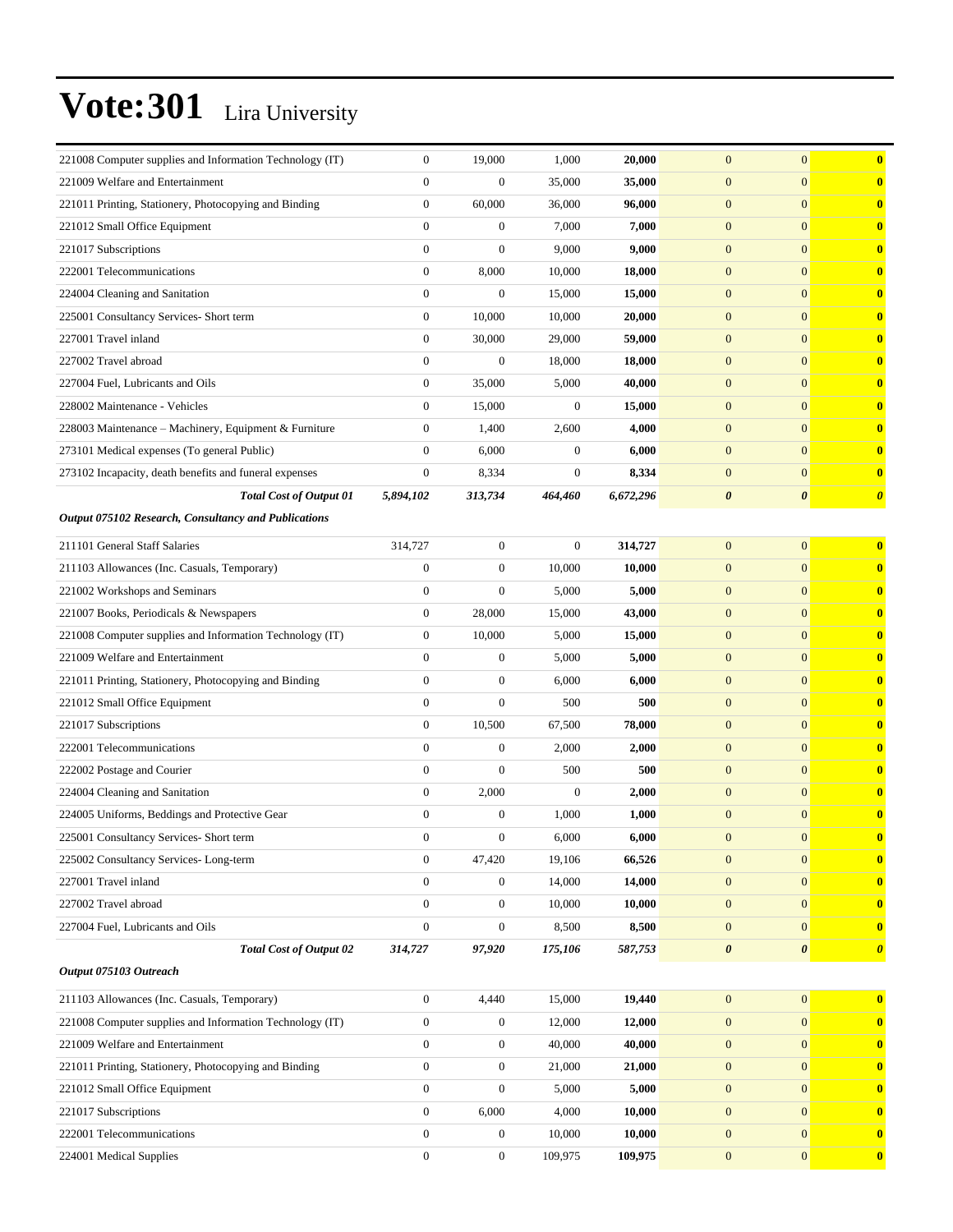| 224004 Cleaning and Sanitation                           | $\mathbf{0}$     | $\boldsymbol{0}$ | 41,657           | 41,657    | $\mathbf{0}$          | $\mathbf{0}$          | $\bf{0}$              |
|----------------------------------------------------------|------------------|------------------|------------------|-----------|-----------------------|-----------------------|-----------------------|
| 224005 Uniforms, Beddings and Protective Gear            | $\boldsymbol{0}$ | 4,456            | 33,400           | 37,856    | $\mathbf{0}$          | $\overline{0}$        | $\bf{0}$              |
| 227001 Travel inland                                     | $\mathbf{0}$     | 10,104           | 78,400           | 88,504    | $\mathbf{0}$          | $\overline{0}$        | $\bf{0}$              |
| 227002 Travel abroad                                     | $\mathbf{0}$     | $\boldsymbol{0}$ | 20,000           | 20,000    | $\mathbf{0}$          | $\overline{0}$        | $\bf{0}$              |
| 227004 Fuel, Lubricants and Oils                         | $\mathbf{0}$     | $\overline{0}$   | 36,000           | 36,000    | $\mathbf{0}$          | $\overline{0}$        | $\bf{0}$              |
| 228002 Maintenance - Vehicles                            | $\theta$         | $\boldsymbol{0}$ | 10,000           | 10,000    | $\mathbf{0}$          | $\overline{0}$        | $\bf{0}$              |
| 228003 Maintenance - Machinery, Equipment & Furniture    | $\boldsymbol{0}$ | $\boldsymbol{0}$ | 10,000           | 10,000    | $\mathbf{0}$          | $\overline{0}$        | $\bf{0}$              |
| <b>Total Cost of Output 03</b>                           | 0                | 25,000           | 446,432          | 471,432   | $\boldsymbol{\theta}$ | $\boldsymbol{\theta}$ | $\boldsymbol{\theta}$ |
| Output 075104 Students' Welfare                          |                  |                  |                  |           |                       |                       |                       |
| 211101 General Staff Salaries                            | 44,706           | $\boldsymbol{0}$ | $\boldsymbol{0}$ | 44,706    | $\mathbf{0}$          | $\overline{0}$        | $\bf{0}$              |
| 211103 Allowances (Inc. Casuals, Temporary)              | $\boldsymbol{0}$ | 432,000          | 56,000           | 488,000   | $\mathbf{0}$          | $\overline{0}$        | $\bf{0}$              |
| 213001 Medical expenses (To employees)                   | $\mathbf{0}$     | $\boldsymbol{0}$ | 2,000            | 2,000     | $\mathbf{0}$          | $\overline{0}$        | $\bf{0}$              |
| 213002 Incapacity, death benefits and funeral expenses   | $\mathbf{0}$     | $\mathbf{0}$     | 2,000            | 2,000     | $\mathbf{0}$          | $\overline{0}$        | $\bf{0}$              |
| 221002 Workshops and Seminars                            | $\mathbf{0}$     | $\boldsymbol{0}$ | 6,000            | 6,000     | $\mathbf{0}$          | $\overline{0}$        | $\bf{0}$              |
| 221007 Books, Periodicals & Newspapers                   | $\mathbf{0}$     | $\boldsymbol{0}$ | 1,460            | 1,460     | $\mathbf{0}$          | $\overline{0}$        | $\bf{0}$              |
| 221008 Computer supplies and Information Technology (IT) | $\mathbf{0}$     | $\boldsymbol{0}$ | 5,000            | 5,000     | $\mathbf{0}$          | $\overline{0}$        | $\bf{0}$              |
| 221009 Welfare and Entertainment                         | $\mathbf{0}$     | $\boldsymbol{0}$ | 45,000           | 45,000    | $\mathbf{0}$          | $\overline{0}$        | $\bf{0}$              |
| 221011 Printing, Stationery, Photocopying and Binding    | $\mathbf{0}$     | $\mathbf{0}$     | 8,000            | 8,000     | $\mathbf{0}$          | $\overline{0}$        | $\bf{0}$              |
| 221012 Small Office Equipment                            | $\mathbf{0}$     | $\boldsymbol{0}$ | 451              | 451       | $\mathbf{0}$          | $\overline{0}$        | $\bf{0}$              |
| 221017 Subscriptions                                     | $\mathbf{0}$     | $\boldsymbol{0}$ | 2,000            | 2,000     | $\mathbf{0}$          | $\overline{0}$        | $\bf{0}$              |
| 222001 Telecommunications                                | $\mathbf{0}$     | $\boldsymbol{0}$ | 3,000            | 3,000     | $\mathbf{0}$          | $\overline{0}$        | $\bf{0}$              |
| 224001 Medical Supplies                                  | $\mathbf{0}$     | $\boldsymbol{0}$ | 22,290           | 22,290    | $\mathbf{0}$          | $\overline{0}$        | $\bf{0}$              |
| 224005 Uniforms, Beddings and Protective Gear            | $\mathbf{0}$     | $\mathbf{0}$     | 15,000           | 15,000    | $\mathbf{0}$          | $\overline{0}$        | $\bf{0}$              |
| 227001 Travel inland                                     | $\mathbf{0}$     | $\boldsymbol{0}$ | 10,000           | 10,000    | $\mathbf{0}$          | $\overline{0}$        | $\bf{0}$              |
| 227002 Travel abroad                                     | $\mathbf{0}$     | $\boldsymbol{0}$ | 8,450            | 8,450     | $\mathbf{0}$          | $\overline{0}$        | $\bf{0}$              |
| 227004 Fuel, Lubricants and Oils                         | $\mathbf{0}$     | $\overline{0}$   | 7,000            | 7,000     | $\mathbf{0}$          | $\overline{0}$        | $\bf{0}$              |
| <b>Total Cost of Output 04</b>                           | 44,706           | 432,000          | 193,651          | 670,357   | $\boldsymbol{\theta}$ | $\boldsymbol{\theta}$ | $\boldsymbol{\theta}$ |
| Output 075105 Administration and Support Services        |                  |                  |                  |           |                       |                       |                       |
| 211101 General Staff Salaries                            | 1,186,435        | $\boldsymbol{0}$ | $\mathbf{0}$     | 1,186,435 | $\mathbf{0}$          | $\overline{0}$        | $\bf{0}$              |
| 211102 Contract Staff Salaries                           | 916,963          | $\boldsymbol{0}$ | 0                | 916,963   | $\boldsymbol{0}$      | $\overline{0}$        | $\bf{0}$              |
| 211103 Allowances (Inc. Casuals, Temporary)              | 0                | 95,970           | 172,432          | 268,402   | $\boldsymbol{0}$      | $\boldsymbol{0}$      | $\bf{0}$              |
| 212101 Social Security Contributions                     | $\boldsymbol{0}$ | 835,693          | $\boldsymbol{0}$ | 835,693   | $\mathbf{0}$          | $\mathbf{0}$          | $\bf{0}$              |
| 213001 Medical expenses (To employees)                   | $\boldsymbol{0}$ | 12,824           | 3,076            | 15,900    | $\mathbf{0}$          | $\overline{0}$        | $\bf{0}$              |
| 213002 Incapacity, death benefits and funeral expenses   | $\boldsymbol{0}$ | $\mathbf{0}$     | 9,800            | 9,800     | $\boldsymbol{0}$      | $\overline{0}$        | $\bf{0}$              |
| 213004 Gratuity Expenses                                 | $\mathbf{0}$     | 266,496          | $\overline{0}$   | 266,496   | $\mathbf{0}$          | $\overline{0}$        | $\bf{0}$              |
| 221001 Advertising and Public Relations                  | $\boldsymbol{0}$ | $\boldsymbol{0}$ | 31,000           | 31,000    | $\mathbf{0}$          | $\mathbf{0}$          | $\bf{0}$              |
| 221002 Workshops and Seminars                            | $\boldsymbol{0}$ | 2,269            | 20,000           | 22,269    | $\boldsymbol{0}$      | $\mathbf{0}$          | $\bf{0}$              |
| 221003 Staff Training                                    | $\boldsymbol{0}$ | 5,750            | $\boldsymbol{0}$ | 5,750     | $\boldsymbol{0}$      | $\overline{0}$        | $\bf{0}$              |
| 221004 Recruitment Expenses                              | $\boldsymbol{0}$ | 5,350            | 0                | 5,350     | $\boldsymbol{0}$      | $\overline{0}$        | $\bf{0}$              |
| 221005 Hire of Venue (chairs, projector, etc)            | $\boldsymbol{0}$ | $\boldsymbol{0}$ | 18,000           | 18,000    | $\mathbf{0}$          | $\overline{0}$        | $\bf{0}$              |
| 221006 Commissions and related charges                   | $\mathbf{0}$     | 128,274          | $\boldsymbol{0}$ | 128,274   | $\boldsymbol{0}$      | $\mathbf{0}$          | $\bf{0}$              |
| 221007 Books, Periodicals & Newspapers                   | $\bf{0}$         | 8,000            | 2,218            | 10,218    | $\mathbf{0}$          | $\mathbf{0}$          | $\bf{0}$              |
| 221008 Computer supplies and Information Technology (IT) | $\boldsymbol{0}$ | 26,300           | $\boldsymbol{0}$ | 26,300    | $\mathbf{0}$          | $\overline{0}$        | $\bf{0}$              |
| 221009 Welfare and Entertainment                         | $\boldsymbol{0}$ | 49,210           | 0                | 49,210    | $\mathbf{0}$          | $\mathbf{0}$          | $\bf{0}$              |
| 221011 Printing, Stationery, Photocopying and Binding    | $\boldsymbol{0}$ | 38,000           | 11,542           | 49,542    | $\mathbf{0}$          | $\mathbf{0}$          | $\bf{0}$              |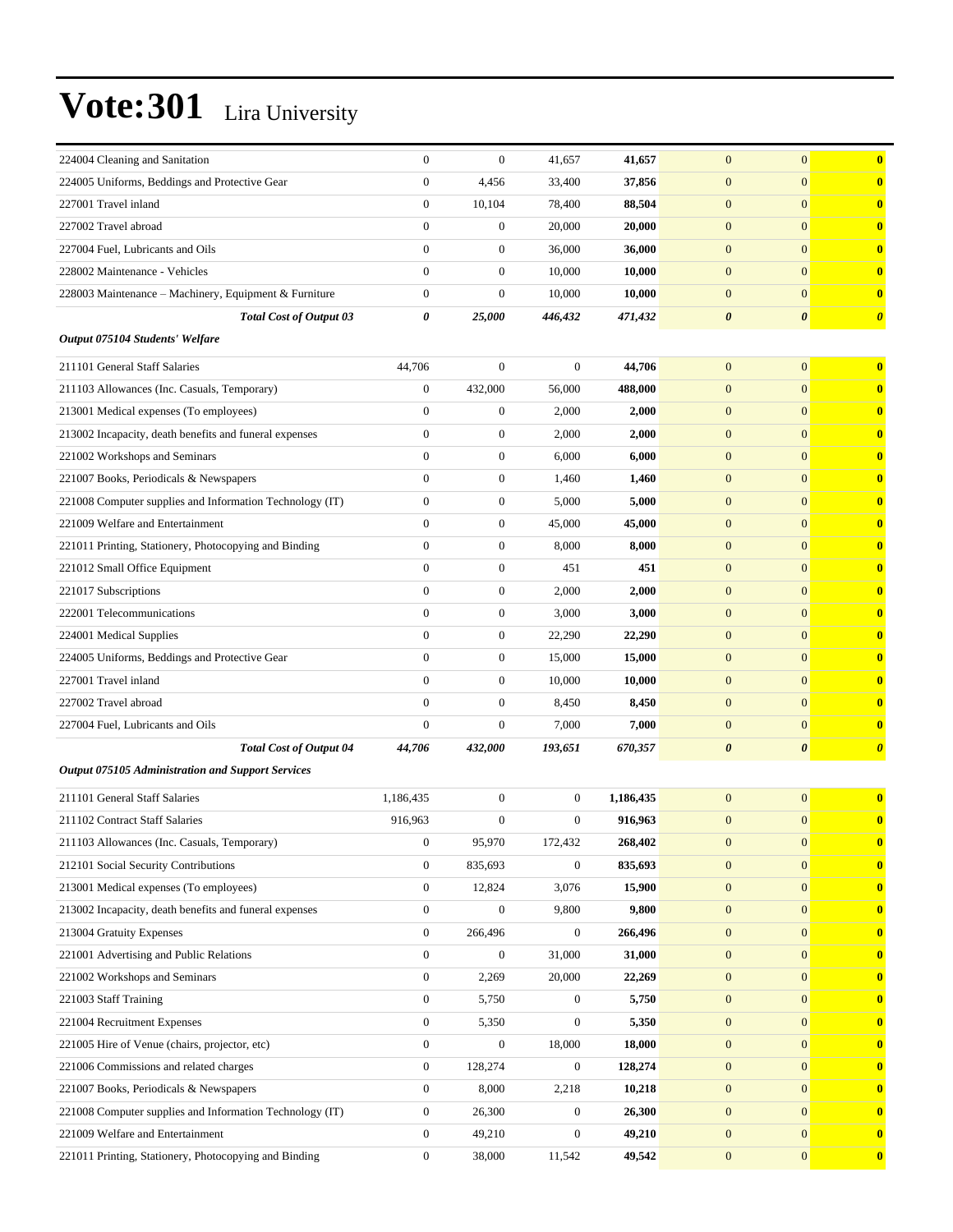| 221012 Small Office Equipment                           | $\boldsymbol{0}$ | 6,900            | $\boldsymbol{0}$ | 6,900        | $\mathbf{0}$          | $\overline{0}$ | $\bf{0}$                |
|---------------------------------------------------------|------------------|------------------|------------------|--------------|-----------------------|----------------|-------------------------|
| 221016 IFMS Recurrent costs                             | $\overline{0}$   | 5,000            | $\mathbf{0}$     | 5,000        | $\mathbf{0}$          | $\overline{0}$ | $\bf{0}$                |
| 221017 Subscriptions                                    | $\boldsymbol{0}$ | 7,500            | $\boldsymbol{0}$ | 7,500        | $\mathbf{0}$          | $\overline{0}$ | $\bf{0}$                |
| 222001 Telecommunications                               | $\overline{0}$   | 20,000           | 4,400            | 24,400       | $\mathbf{0}$          | $\overline{0}$ | $\bf{0}$                |
| 222002 Postage and Courier                              | $\overline{0}$   | 500              | $\mathbf{0}$     | 500          | $\mathbf{0}$          | $\overline{0}$ | $\bf{0}$                |
| 223003 Rent - (Produced Assets) to private entities     | $\overline{0}$   | $\overline{0}$   | 36,000           | 36,000       | $\mathbf{0}$          | $\overline{0}$ | $\bf{0}$                |
| 223004 Guard and Security services                      | $\boldsymbol{0}$ | 23,000           | 10,000           | 33,000       | $\boldsymbol{0}$      | $\overline{0}$ | $\bf{0}$                |
| 223005 Electricity                                      | $\boldsymbol{0}$ | 24,000           | 20,000           | 44,000       | $\mathbf{0}$          | $\overline{0}$ | $\bf{0}$                |
| 223006 Water                                            | $\overline{0}$   | 27,880           | 10,000           | 37,880       | $\mathbf{0}$          | $\overline{0}$ | $\bf{0}$                |
| 223007 Other Utilities- (fuel, gas, firewood, charcoal) | $\overline{0}$   | $\boldsymbol{0}$ | 2,000            | 2,000        | $\mathbf{0}$          | $\overline{0}$ | $\bf{0}$                |
| 224001 Medical Supplies                                 | $\overline{0}$   | $\boldsymbol{0}$ | 30,000           | 30,000       | $\mathbf{0}$          | $\overline{0}$ | $\bf{0}$                |
| 224004 Cleaning and Sanitation                          | $\boldsymbol{0}$ | 3,600            | 10,500           | 14,100       | $\boldsymbol{0}$      | $\overline{0}$ | $\bf{0}$                |
| 224005 Uniforms, Beddings and Protective Gear           | $\boldsymbol{0}$ | 4,500            | 45,500           | 50,000       | $\mathbf{0}$          | $\overline{0}$ | $\bf{0}$                |
| 224006 Agricultural Supplies                            | $\overline{0}$   | $\boldsymbol{0}$ | 31,000           | 31,000       | $\mathbf{0}$          | $\overline{0}$ | $\bf{0}$                |
| 225001 Consultancy Services- Short term                 | $\overline{0}$   | $\boldsymbol{0}$ | 5,000            | 5,000        | $\mathbf{0}$          | $\overline{0}$ | $\bf{0}$                |
| 225003 Taxes on (Professional) Services                 | $\overline{0}$   | $\overline{0}$   | 1,000            | 1,000        | $\mathbf{0}$          | $\overline{0}$ | $\bf{0}$                |
| 226001 Insurances                                       | $\boldsymbol{0}$ | 60,000           | $\boldsymbol{0}$ | 60,000       | $\boldsymbol{0}$      | $\overline{0}$ | $\bf{0}$                |
| 227001 Travel inland                                    | $\boldsymbol{0}$ | 57,217           | 40,000           | 97,217       | $\mathbf{0}$          | $\overline{0}$ | $\bf{0}$                |
| 227002 Travel abroad                                    | $\overline{0}$   | 2,972            | 43,784           | 46,756       | $\mathbf{0}$          | $\overline{0}$ | $\bf{0}$                |
| 227004 Fuel, Lubricants and Oils                        | $\overline{0}$   | 88,784           | 4,600            | 93,384       | $\mathbf{0}$          | $\overline{0}$ | $\bf{0}$                |
| 228001 Maintenance - Civil                              | $\mathbf{0}$     | 1,040,000        | 10,000           | 1,050,000    | $\mathbf{0}$          | $\overline{0}$ | $\bf{0}$                |
| 228002 Maintenance - Vehicles                           | $\overline{0}$   | 45,000           | $\boldsymbol{0}$ | 45,000       | $\boldsymbol{0}$      | $\overline{0}$ | $\bf{0}$                |
| 228003 Maintenance – Machinery, Equipment & Furniture   | 0                | 16,274           | 10,000           | 26,274       | $\mathbf{0}$          | $\overline{0}$ | $\bf{0}$                |
| 282102 Fines and Penalties/ Court wards                 | $\overline{0}$   | $\boldsymbol{0}$ | 2,000            | 2,000        | $\mathbf{0}$          | $\overline{0}$ | $\bf{0}$                |
| <b>Total Cost of Output 05</b>                          | 2,103,399        | 2,907,264        | 583,853          | 5,594,516    | $\boldsymbol{\theta}$ | 0              | $\boldsymbol{\theta}$   |
| <b>Total Cost Of Outputs Provided</b>                   | 8,356,933        | 3,775,918        | 1,863,502        | 13,996,353   | $\bf{0}$              | $\bf{0}$       | $\bf{0}$                |
| <b>Outputs Funded</b>                                   | Wage             | Non Wage         | <b>AIA</b>       | <b>Total</b> | Wage                  | Non Wage       | <b>Total</b>            |
| Output 075151 Guild Services                            |                  |                  |                  |              |                       |                |                         |
| 263104 Transfers to other govt. Units (Current)         | $\mathbf{0}$     | $\boldsymbol{0}$ | 66,540           | 66,540       | $\mathbf{0}$          | $\mathbf{0}$   | $\bf{0}$                |
| o/w Transfers to other Govt. Units (Current)            | 0                | 0                | 66,540           | 66,540       | $\boldsymbol{\theta}$ | $\theta$       | $\bf{0}$                |
| <b>Total Cost of Output 51</b>                          | 0                | 0                | 66,540           | 66,540       | $\boldsymbol{\theta}$ | $\pmb{\theta}$ | $\boldsymbol{\theta}$   |
| <b>Total Cost Of Outputs Funded</b>                     | $\bf{0}$         | $\bf{0}$         | 66,540           | 66,540       | $\bf{0}$              | $\bf{0}$       | $\bf{0}$                |
| <b>Arrears</b>                                          | Wage             | Non Wage         | AIA              | <b>Total</b> | Wage                  | Non Wage       | <b>Total</b>            |
| Output 075199 Arrears                                   |                  |                  |                  |              |                       |                |                         |
| 321612 Water arrears(Budgeting)                         | $\boldsymbol{0}$ | 14,480           | $\boldsymbol{0}$ | 14,480       | $\mathbf{0}$          | $\mathbf{0}$   | $\overline{\mathbf{0}}$ |
| 321613 Telephone arrears (Budgeting)                    | $\boldsymbol{0}$ | 842              | $\boldsymbol{0}$ | 842          | $\mathbf{0}$          | $\mathbf{0}$   | $\bf{0}$                |
| <b>Total Cost of Output 99</b>                          | 0                | 15,322           | 0                | 15,322       | $\boldsymbol{\theta}$ | 0              | $\boldsymbol{\theta}$   |
| <b>Total Cost Of Arrears</b>                            | $\pmb{0}$        | 15,322           | $\pmb{0}$        | 15,322       | $\pmb{0}$             | $\bf{0}$       | $\boldsymbol{0}$        |
| <b>Total Cost for SubProgramme 01</b>                   | 8,356,933        | 3,791,241        | 1,930,042        | 14,078,216   | $\bf{0}$              | $\bf{0}$       | $\bf{0}$                |
| <b>Total Excluding Arrears</b>                          | 8,356,933        | 3,775,918        | 1,930,042        | 14,062,893   | $\boldsymbol{0}$      | $\mathbf{0}$   | $\bf{0}$                |
| <b>Development Budget Estimates</b>                     |                  |                  |                  |              |                       |                |                         |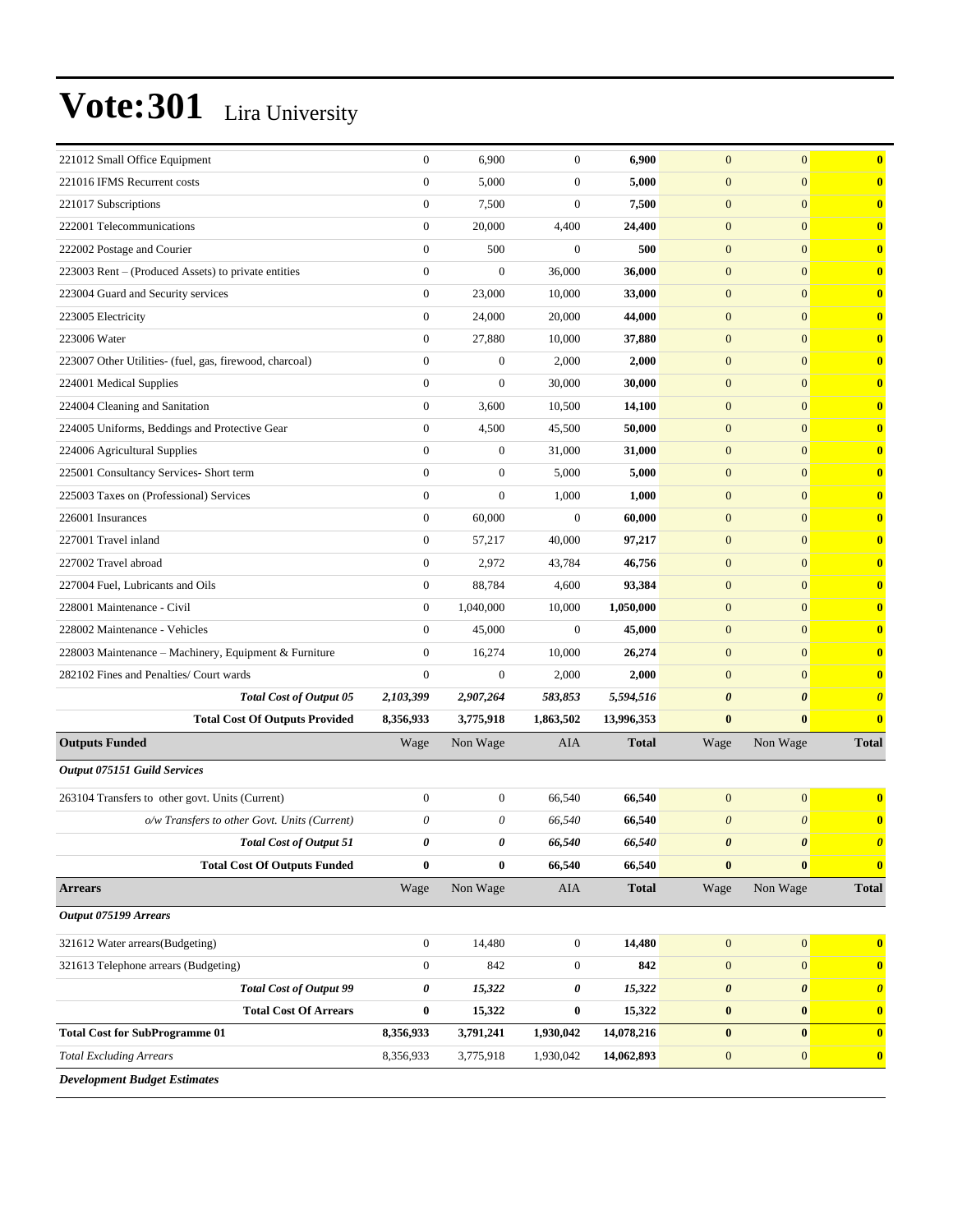#### **Project 1414 Support to Lira University Infrastructure Development**

| Thousand Uganda Shillings                                                           |                               | 2018/19 Approved Budget |                |              | 2019/20 Approved Estimates    |                       |                         |
|-------------------------------------------------------------------------------------|-------------------------------|-------------------------|----------------|--------------|-------------------------------|-----------------------|-------------------------|
| <b>Capital Purchases</b>                                                            | <b>GoU Dev't External Fin</b> |                         | <b>AIA</b>     | <b>Total</b> | <b>GoU Dev't External Fin</b> |                       | <b>Total</b>            |
| Output 075172 Government Buildings and Administrative Infrastructure                |                               |                         |                |              |                               |                       |                         |
| 312101 Non-Residential Buildings                                                    | 1,500,000                     | $\mathbf{0}$            | $\overline{0}$ | 1,500,000    | $\overline{0}$                | $\mathbf{0}$          | $\overline{\mathbf{0}}$ |
| Total Cost Of Output 075172                                                         | 1,500,000                     | 0                       | 0              | 1,500,000    | $\boldsymbol{\theta}$         | $\boldsymbol{\theta}$ | $\boldsymbol{\theta}$   |
| Output 075173 Roads, Streets and Highways                                           |                               |                         |                |              |                               |                       |                         |
| 312103 Roads and Bridges.                                                           | $\overline{0}$                | $\boldsymbol{0}$        | 70,000         | 70,000       | $\overline{0}$                | $\mathbf{0}$          | $\mathbf{0}$            |
| Total Cost Of Output 075173                                                         | 0                             | 0                       | 70,000         | 70,000       | $\boldsymbol{\theta}$         | $\boldsymbol{\theta}$ | $\boldsymbol{\theta}$   |
| Output 075180 Construction and rehabilitation of learning facilities (Universities) |                               |                         |                |              |                               |                       |                         |
| 312101 Non-Residential Buildings                                                    | $\overline{0}$                | $\mathbf{0}$            | 30,000         | 30,000       | $\mathbf{0}$                  | $\mathbf{0}$          | $\overline{\mathbf{0}}$ |
| Total Cost Of Output 075180                                                         | 0                             | 0                       | 30,000         | 30,000       | $\boldsymbol{\theta}$         | $\boldsymbol{\theta}$ | $\boldsymbol{\theta}$   |
| Output 075181 Lecture Room construction and rehabilitation (Universities)           |                               |                         |                |              |                               |                       |                         |
| 312101 Non-Residential Buildings                                                    | $\overline{0}$                | $\mathbf{0}$            | 1,300,000      | 1,300,000    | $\overline{0}$                | $\mathbf{0}$          | $\mathbf{0}$            |
| Total Cost Of Output 075181                                                         | 0                             | 0                       | 1,300,000      | 1,300,000    | $\boldsymbol{\theta}$         | $\boldsymbol{\theta}$ | $\boldsymbol{\theta}$   |
| <b>Total Cost for Capital Purchases</b>                                             | 1,500,000                     | $\mathbf{0}$            | 1,400,000      | 2,900,000    | $\mathbf{0}$                  | $\mathbf{0}$          | $\mathbf{0}$            |
| <b>Total Cost for Project: 1414</b>                                                 | 1,500,000                     | $\mathbf{0}$            | 1,400,000      | 2,900,000    | $\overline{0}$                | $\overline{0}$        | $\overline{\mathbf{0}}$ |
| <b>Total Excluding Arrears</b>                                                      | 1,500,000                     | $\mathbf{0}$            | 1,400,000      | 2,900,000    | $\mathbf{0}$                  | $\mathbf{0}$          | $\overline{\mathbf{0}}$ |
| <b>Project 1464 Institutional Support to Lira University - Retooling</b>            |                               |                         |                |              |                               |                       |                         |

| Thousand Uganda Shillings                                                              |                               | 2018/19 Approved Budget |            |              | 2019/20 Approved Estimates    |                       |                                  |  |
|----------------------------------------------------------------------------------------|-------------------------------|-------------------------|------------|--------------|-------------------------------|-----------------------|----------------------------------|--|
| <b>Capital Purchases</b>                                                               | <b>GoU Dev't External Fin</b> |                         | <b>AIA</b> | <b>Total</b> | <b>GoU Dev't External Fin</b> |                       | <b>Total</b>                     |  |
| Output 075175 Purchase of Motor Vehicles and Other Transport Equipment                 |                               |                         |            |              |                               |                       |                                  |  |
| 312201 Transport Equipment                                                             | $\overline{0}$                | $\mathbf{0}$            | 130,000    | 130,000      | $\overline{0}$                | $\mathbf{0}$          | $\bf{0}$                         |  |
| Total Cost Of Output 075175                                                            | $\boldsymbol{\theta}$         | 0                       | 130.000    | 130,000      | $\boldsymbol{\theta}$         | $\boldsymbol{\theta}$ | $\overline{\boldsymbol{\theta}}$ |  |
| Output 075176 Purchase of Office and ICT Equipment, including Software                 |                               |                         |            |              |                               |                       |                                  |  |
| 312202 Machinery and Equipment                                                         | $\mathbf{0}$                  | $\mathbf{0}$            | 130,000    | 130,000      | $\mathbf{0}$                  | $\mathbf{0}$          | $\bf{0}$                         |  |
| 312212 Medical Equipment                                                               | $\overline{0}$                | $\mathbf{0}$            | 20,000     | 20,000       | $\mathbf{0}$                  | $\mathbf{0}$          | $\bf{0}$                         |  |
| 312213 ICT Equipment                                                                   | $\overline{0}$                | $\mathbf{0}$            | 100,000    | 100,000      | $\mathbf{0}$                  | $\overline{0}$        | $\bf{0}$                         |  |
| 312214 Laboratory Equipments                                                           | $\overline{0}$                | $\mathbf{0}$            | 10,000     | 10,000       | $\mathbf{0}$                  | $\overline{0}$        | $\bf{0}$                         |  |
| Total Cost Of Output 075176                                                            | 0                             | 0                       | 260,000    | 260,000      | $\boldsymbol{\theta}$         | $\boldsymbol{\theta}$ | $\boldsymbol{\theta}$            |  |
| Output 075178 Purchase of Office and Residential Furniture and Fittings                |                               |                         |            |              |                               |                       |                                  |  |
| 312203 Furniture & Fixtures                                                            | $\overline{0}$                | $\boldsymbol{0}$        | 100,000    | 100,000      | $\Omega$                      | $\mathbf{0}$          | $\overline{\mathbf{0}}$          |  |
| Total Cost Of Output 075178                                                            | 0                             | 0                       | 100,000    | 100,000      | $\boldsymbol{\theta}$         | $\boldsymbol{\theta}$ | $\boldsymbol{\theta}$            |  |
| Output 075180 Construction and rehabilitation of learning facilities (Universities)    |                               |                         |            |              |                               |                       |                                  |  |
| 312104 Other Structures                                                                | $\overline{0}$                | $\mathbf{0}$            | 30,000     | 30,000       | $\overline{0}$                | $\mathbf{0}$          | $\bf{0}$                         |  |
| Total Cost Of Output 075180                                                            | 0                             | 0                       | 30,000     | 30,000       | $\boldsymbol{\theta}$         | $\boldsymbol{\theta}$ | $\boldsymbol{\theta}$            |  |
| Output 075184 Campus based construction and rehabilitation (walkways, plumbing, other) |                               |                         |            |              |                               |                       |                                  |  |
| 312101 Non-Residential Buildings                                                       | $\mathbf{0}$                  | $\mathbf{0}$            | 110,000    | 110,000      | $\mathbf{0}$                  | $\mathbf{0}$          | $\bf{0}$                         |  |
| Total Cost Of Output 075184                                                            | 0                             | 0                       | 110,000    | 110,000      | $\boldsymbol{\theta}$         | $\boldsymbol{\theta}$ | $\boldsymbol{\theta}$            |  |
| <b>Total Cost for Capital Purchases</b>                                                | $\Omega$                      | $\mathbf{0}$            | 630,000    | 630,000      | $\overline{0}$                | $\overline{0}$        | $\bf{0}$                         |  |
|                                                                                        |                               |                         |            |              |                               |                       |                                  |  |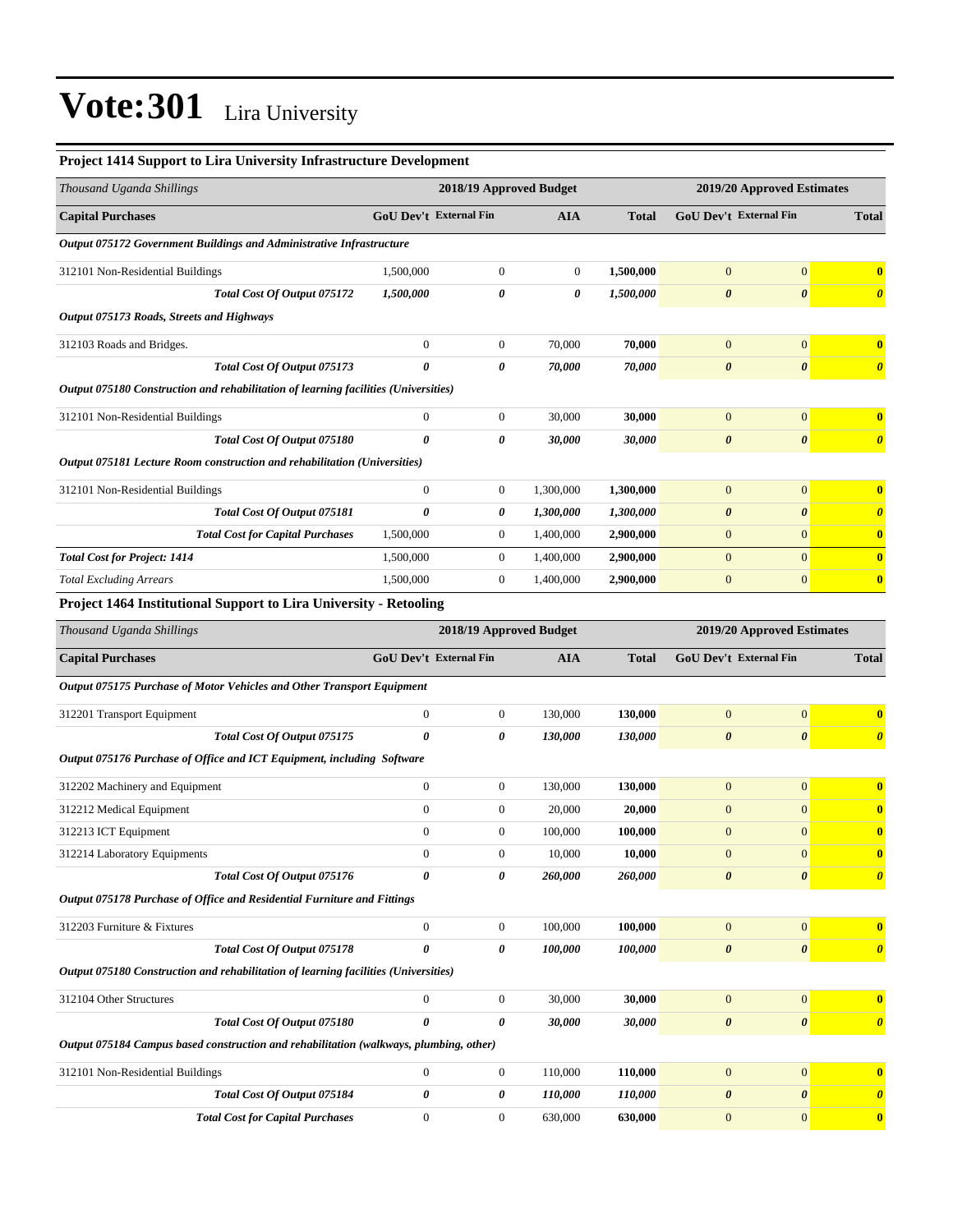| <b>Arrears</b>                         | <b>GoU Dev't External Fin</b> |                     | <b>AIA</b>       | <b>Total</b> | <b>GoU Dev't External Fin</b> |                       | <b>Total</b>          |
|----------------------------------------|-------------------------------|---------------------|------------------|--------------|-------------------------------|-----------------------|-----------------------|
| Output 075199 Arrears                  |                               |                     |                  |              |                               |                       |                       |
| 321614 Electricity arrears (Budgeting) | 39,691                        | $\mathbf{0}$        | $\mathbf{0}$     | 39,691       | $\mathbf{0}$                  | $\overline{0}$        | $\mathbf{0}$          |
| Total Cost Of Output 075199            | 39,691                        | 0                   | 0                | 39,691       | $\boldsymbol{\theta}$         | $\boldsymbol{\theta}$ | $\boldsymbol{\theta}$ |
| <b>Total Cost for Arrears</b>          | 39,691                        | $\mathbf{0}$        | $\boldsymbol{0}$ | 39,691       | $\mathbf{0}$                  | $\mathbf{0}$          | $\mathbf{0}$          |
| <b>Total Cost for Project: 1464</b>    | 39,691                        | $\mathbf{0}$        | 630,000          | 669,691      | $\mathbf{0}$                  | $\mathbf{0}$          | $\mathbf{0}$          |
| <b>Total Excluding Arrears</b>         | 0                             | $\mathbf{0}$        | 630,000          | 630,000      | $\mathbf{0}$                  | $\mathbf{0}$          | $\mathbf{0}$          |
|                                        | GoU                           | <b>External Fin</b> | <b>AIA</b>       | <b>Total</b> | GoU                           | <b>External Fin</b>   | <b>Total</b>          |
| <b>Total Cost for Programme 51</b>     | 13,687,864                    | $\bf{0}$            | 3,960,042        | 17,647,906   | $\bf{0}$                      | $\bf{0}$              | 0                     |
| <b>Total Excluding Arrears</b>         | 13,632,851                    | $\overline{0}$      | 3,960,042        | 17,592,893   | $\mathbf{0}$                  | $\mathbf{0}$          | $\mathbf{0}$          |
|                                        | GoU                           | <b>External Fin</b> | <b>AIA</b>       | <b>Total</b> | GoU                           | <b>External Fin.</b>  | <b>Total</b>          |
| <b>Grand Total for Vote 301</b>        | 13,687,864                    | $\bf{0}$            | 3,960,042        | 17,647,906   | 18,899,676                    | $\bf{0}$              | 18,899,676            |
| <b>Total Excluding Arrears</b>         | 13,632,851                    | $\boldsymbol{0}$    | 3,960,042        | 17,592,893   | 18,899,676                    | $\mathbf{0}$          | 18,899,676            |